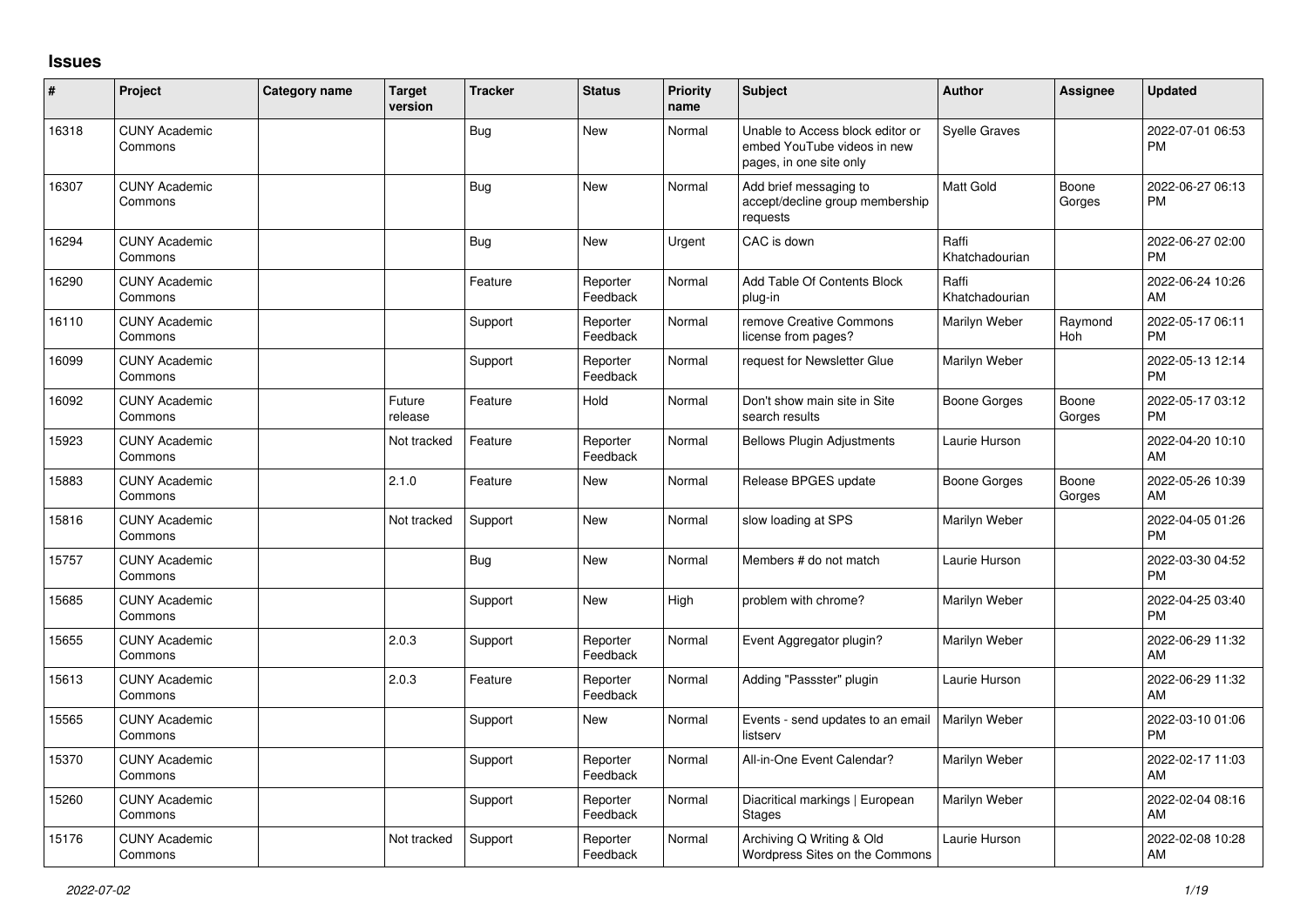| #     | Project                         | <b>Category name</b> | <b>Target</b><br>version | <b>Tracker</b> | <b>Status</b>        | <b>Priority</b><br>name | <b>Subject</b>                                                       | <b>Author</b>           | Assignee        | <b>Updated</b>                |
|-------|---------------------------------|----------------------|--------------------------|----------------|----------------------|-------------------------|----------------------------------------------------------------------|-------------------------|-----------------|-------------------------------|
| 15169 | <b>CUNY Academic</b><br>Commons |                      | 2.0.3                    | Support        | Reporter<br>Feedback | Normal                  | new Prelude website zipfiles for<br>custom theme and other files.    | Marilyn Weber           |                 | 2022-06-29 11:32<br>AM        |
| 15045 | <b>CUNY Academic</b><br>Commons |                      |                          | Support        | <b>New</b>           | Normal                  | no result for KCeL in the search<br>box on the commons               | Marilyn Weber           |                 | 2021-12-10 11:29<br>AM        |
| 14940 | <b>CUNY Academic</b><br>Commons |                      |                          | Bug            | <b>New</b>           | Normal                  | Discrepancy between Commons<br>profile "sites" and actual # of sites | Laurie Hurson           |                 | 2021-11-08 11:09<br>AM        |
| 14936 | <b>CUNY Academic</b><br>Commons |                      |                          | <b>Bug</b>     | <b>New</b>           | Normal                  | Commons websites blocked by<br>SPS campus network                    | Laurie Hurson           |                 | 2021-11-03 03:57<br><b>PM</b> |
| 14900 | <b>CUNY Academic</b><br>Commons |                      | Not tracked              | Support        | Reporter<br>Feedback | Normal                  | previous theme?                                                      | Marilyn Weber           |                 | 2021-10-25 10:31<br>AM        |
| 14842 | <b>CUNY Academic</b><br>Commons |                      | Not tracked              | Support        | Reporter<br>Feedback | Normal                  | Question about widgets and block<br>editor                           | Gina Cherry             |                 | 2021-10-06 03:01<br><b>PM</b> |
| 14792 | <b>CUNY Academic</b><br>Commons |                      |                          | <b>Bug</b>     | <b>New</b>           | Normal                  | Inconsistent email notifications<br>from gravity forms               | Raffi<br>Khatchadourian |                 | 2021-10-04 01:50<br><b>PM</b> |
| 14784 | <b>CUNY Academic</b><br>Commons |                      |                          | Support        | Reporter<br>Feedback | Normal                  | User report of logo problem when<br>using Customizer theme           | Marilyn Weber           |                 | 2021-09-17 10:25<br>AM        |
| 14629 | <b>CUNY Academic</b><br>Commons |                      | Not tracked              | <b>Bug</b>     | Reporter<br>Feedback | Normal                  | Possible Post Order Bug?                                             | <b>Syelle Graves</b>    |                 | 2021-09-14 10:47<br>AM        |
| 14538 | <b>CUNY Academic</b><br>Commons |                      | Not tracked              | Support        | Reporter<br>Feedback | Normal                  | <b>Weebly To Commons</b>                                             | Laurie Hurson           |                 | 2021-09-14 10:47<br>AM        |
| 14504 | <b>CUNY Academic</b><br>Commons |                      | Not tracked              | Publicity      | Reporter<br>Feedback | Normal                  | Adding showcases to home page<br>menu                                | Laurie Hurson           | Boone<br>Gorges | 2022-01-19 03:26<br><b>PM</b> |
| 14475 | <b>CUNY Academic</b><br>Commons |                      | Not tracked              | Publicity      | <b>New</b>           | Normal                  | OER Showcase Page                                                    | Laurie Hurson           | Laurie Hurson   | 2021-09-14 10:46<br>AM        |
| 14398 | <b>CUNY Academic</b><br>Commons |                      | Not tracked              | Support        | Reporter<br>Feedback | Normal                  | Events plug-in notification problem   Marilyn Weber                  |                         |                 | 2021-05-11 11:21<br>AM        |
| 14394 | <b>CUNY Academic</b><br>Commons |                      | Not tracked              | Feature        | <b>New</b>           | Normal                  | Commons News Site - redesign                                         | scott voth              | scott voth      | 2021-09-14 10:46<br>AM        |
| 13949 | <b>CUNY Academic</b><br>Commons |                      | Not tracked              | <b>Bug</b>     | <b>New</b>           | Normal                  | Continued debugging of runaway<br>MySQL connections                  | <b>Matt Gold</b>        | Boone<br>Gorges | 2021-09-14 10:42<br>AM        |
| 13912 | <b>CUNY Academic</b><br>Commons |                      | Not tracked              | Feature        | Hold                 | Low                     | posting "missed schedule"                                            | Marilyn Weber           |                 | 2021-02-23 10:46<br>AM        |
| 13286 | <b>CUNY Academic</b><br>Commons |                      | Not tracked              | Support        | <b>New</b>           | Normal                  | problem connecting with<br>WordPress app                             | Marilyn Weber           | Raymond<br>Hoh  | 2020-09-08 11:16<br>AM        |
| 13255 | <b>CUNY Academic</b><br>Commons |                      | Not tracked              | Support        | Reporter<br>Feedback | Normal                  | Accessibility problems                                               | Marilyn Weber           |                 | 2020-09-01 05:48<br><b>PM</b> |
| 13034 | <b>CUNY Academic</b><br>Commons |                      | Not tracked              | Support        | Reporter<br>Feedback | Normal                  | a site is asking people to join the<br>Commons to get a download     | Marilyn Weber           |                 | 2020-07-12 07:23<br>AM        |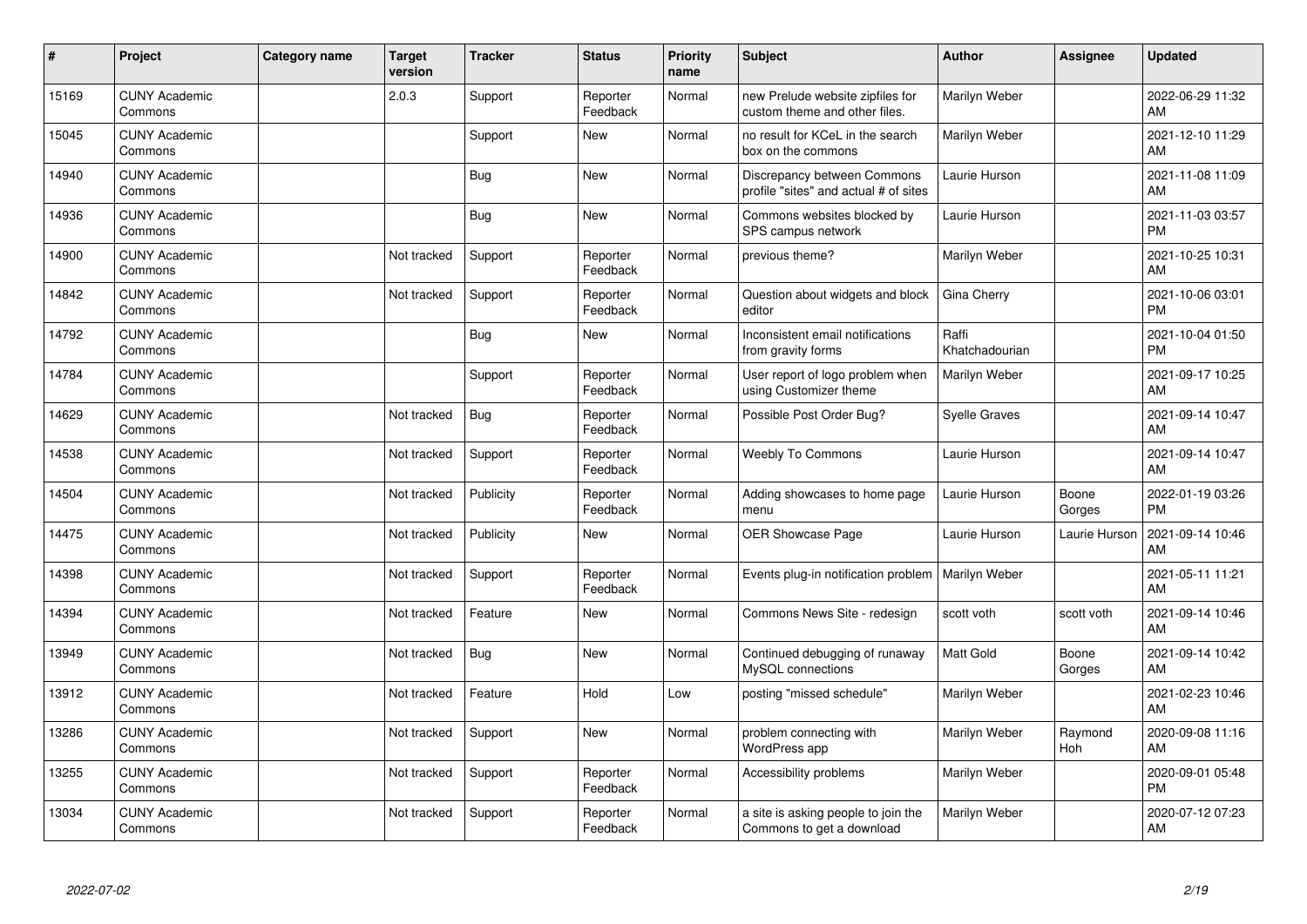| #     | Project                                                                 | <b>Category name</b> | Target<br>version | <b>Tracker</b> | <b>Status</b>        | <b>Priority</b><br>name | <b>Subject</b>                                                                       | Author              | <b>Assignee</b>     | <b>Updated</b>                |
|-------|-------------------------------------------------------------------------|----------------------|-------------------|----------------|----------------------|-------------------------|--------------------------------------------------------------------------------------|---------------------|---------------------|-------------------------------|
| 12911 | <b>CUNY Academic</b><br>Commons                                         |                      | Not tracked       | Feature        | <b>New</b>           | Normal                  | Block access to xmlrpc.php based<br>on User-Agent                                    | Boone Gorges        | Boone<br>Gorges     | 2020-06-09 05:12<br><b>PM</b> |
| 12484 | <b>CUNY Academic</b><br>Commons                                         |                      | Not tracked       | Support        | Reporter<br>Feedback | Normal                  | Sign up Code for COIL Course<br>starting in March                                    | Laurie Hurson       | Matt Gold           | 2020-03-02 02:26<br><b>PM</b> |
| 12436 | <b>CUNY Academic</b><br>Commons                                         |                      | Not tracked       | <b>Bug</b>     | Assigned             | Normal                  | Nightly system downtime                                                              | Boone Gorges        |                     | 2020-08-01 09:30<br>AM        |
| 12352 | <b>CUNY Academic</b><br>Commons                                         |                      | Not tracked       | Support        | <b>New</b>           | Normal                  | 'posts list" page builder block<br>option                                            | Marilyn Weber       |                     | 2020-02-03 01:29<br><b>PM</b> |
| 12328 | <b>CUNY Academic</b><br>Commons                                         |                      | Not tracked       | Support        | <b>New</b>           | Normal                  | Sign up Code for Non-CUNY<br>Faculty                                                 | Laurie Hurson       |                     | 2020-01-28 10:25<br>AM        |
| 12198 | <b>CUNY Academic</b><br>Commons                                         |                      | Not tracked       | <b>Bug</b>     | Reporter<br>Feedback | Normal                  | Duplicate listing in My Sites                                                        | Tom Harbison        |                     | 2019-12-09 05:50<br><b>PM</b> |
| 12062 | AD/O365 Transition<br>from NonMatric to<br><b>Matriculated Students</b> |                      |                   | Feature        | In Progress          | Normal                  | create solution and console<br>project                                               | Emilio Rodriguez    | Emilio<br>Rodriguez | 2019-11-12 03:56<br><b>PM</b> |
| 12004 | <b>CUNY Academic</b><br>Commons                                         |                      | Not tracked       | Support        | Reporter<br>Feedback | Normal                  | Notifications for spam blog<br>comments                                              | Gina Cherry         | Raymond<br>Hoh      | 2019-11-01 12:05<br><b>PM</b> |
| 11968 | JustPublics@365<br>MediaCamp                                            |                      |                   | Feature        | <b>New</b>           | Normal                  | Nanoscience Retractable Display<br>Unit                                              | Donald Cherry       | Bonnie<br>Eissner   | 2021-02-19 08:50<br>AM        |
| 11879 | <b>CUNY Academic</b><br>Commons                                         |                      | Not tracked       | <b>Bug</b>     | <b>New</b>           | Normal                  | Hypothesis comments appearing<br>on multiple, different pdfs across<br>blogs         | Laurie Hurson       | Laurie Hurson       | 2019-09-19 02:39<br><b>PM</b> |
| 11848 | <b>CUNY Academic</b><br>Commons                                         |                      | Not tracked       | Support        | Hold                 | Normal                  | a Dean of Faculty wants to share<br>a large file                                     | Marilyn Weber       |                     | 2019-09-24 08:44<br>AM        |
| 11787 | <b>CUNY Academic</b><br>Commons                                         |                      | Not tracked       | Support        | Reporter<br>Feedback | Normal                  | automated comments notifications<br>on ZenDesk                                       | Marilyn Weber       |                     | 2019-08-26 06:18<br><b>PM</b> |
| 11771 | <b>CUNY Academic</b><br>Commons                                         |                      | Not tracked       | Support        | Reporter<br>Feedback | Normal                  | post displays in sections                                                            | Marilyn Weber       |                     | 2019-08-20 10:34<br>AM        |
| 11519 | <b>CUNY Academic</b><br>Commons                                         |                      | Not tracked       | Support        | Assigned             | Normal                  | comment option not appearing                                                         | Marilyn Weber       |                     | 2019-09-24 10:28<br>AM        |
| 11517 | <b>CUNY Academic</b><br>Commons                                         |                      | Not tracked       | Feature        | Assigned             | Normal                  | wp-accessibility plugin should not<br>strip 'target=" blank" by default              | <b>Boone Gorges</b> | Laurie Hurson       | 2019-09-24 09:57<br>AM        |
| 11509 | <b>CUNY Academic</b><br>Commons                                         |                      | Not tracked       | Support        | Reporter<br>Feedback | Normal                  | deleted Page causing a Menu<br>problem?                                              | Marilyn Weber       |                     | 2019-06-04 09:54<br>AM        |
| 11393 | <b>CUNY Academic</b><br>Commons                                         |                      | Not tracked       | Publicity      | <b>New</b>           | Normal                  | After 1.15 release, ceate a hero<br>slide and post about adding a site<br>to a group | scott voth          | Patrick<br>Sweeney  | 2019-05-14 10:32<br>AM        |
| 11392 | <b>CUNY Academic</b><br>Commons                                         |                      | Future<br>release | <b>Bug</b>     | <b>New</b>           | Normal                  | Migrate users away from<br><b>StatPress</b>                                          | Boone Gorges        |                     | 2019-04-23 03:53<br><b>PM</b> |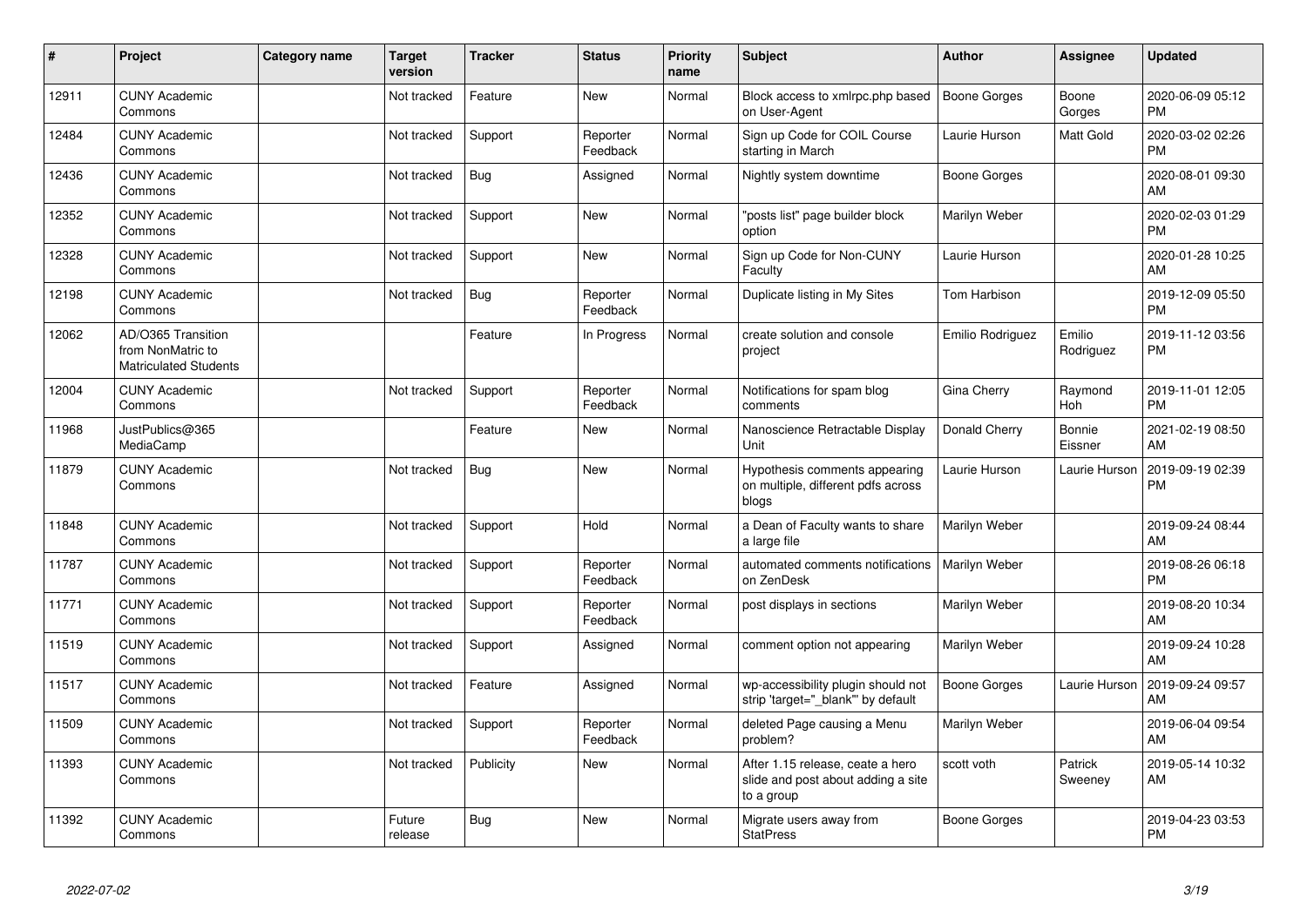| #     | Project                         | <b>Category name</b> | <b>Target</b><br>version | <b>Tracker</b> | <b>Status</b>        | <b>Priority</b><br>name | Subject                                                                                                                                      | <b>Author</b>          | <b>Assignee</b>     | <b>Updated</b>                |
|-------|---------------------------------|----------------------|--------------------------|----------------|----------------------|-------------------------|----------------------------------------------------------------------------------------------------------------------------------------------|------------------------|---------------------|-------------------------------|
| 11149 | <b>CUNY Academic</b><br>Commons |                      | Not tracked              | Support        | Reporter<br>Feedback | Normal                  | comments getting blocked                                                                                                                     | Marilyn Weber          | Raymond<br>Hoh      | 2019-03-26 11:40<br>AM        |
| 11131 | <b>CUNY Academic</b><br>Commons |                      | Future<br>release        | Feature        | Reporter<br>Feedback | Normal                  | <b>Image Annotation Plugins</b>                                                                                                              | Laurie Hurson          |                     | 2019-02-26 11:33<br>AM        |
| 10678 | <b>CUNY Academic</b><br>Commons |                      | Not tracked              | Bug            | Reporter<br>Feedback | High                    | Newsletter Plugin Not Sending<br><b>Out Newsletters</b>                                                                                      | Mark Webb              | Boone<br>Gorges     | 2019-09-16 09:38<br><b>PM</b> |
| 10657 | <b>CUNY Academic</b><br>Commons |                      | Not tracked              | Support        | Reporter<br>Feedback | Normal                  | child theme problems                                                                                                                         | Marilyn Weber          |                     | 2018-11-08 01:19<br><b>PM</b> |
| 10368 | <b>CUNY Academic</b><br>Commons |                      | Future<br>release        | Feature        | Assigned             | Normal                  | Use ORCID data to populate<br>academic profile page                                                                                          | Stephen Francoeur      | Boone<br>Gorges     | 2018-09-25 01:53<br><b>PM</b> |
| 10262 | <b>CUNY Academic</b><br>Commons |                      | Not tracked              | Bug            | Reporter<br>Feedback | Normal                  | Newsletter Plugin: Broken Image<br>at Bottom of All Newsletters                                                                              | Mark Webb              | Raymond<br>Hoh      | 2018-08-30 05:17<br><b>PM</b> |
| 9908  | <b>CUNY Academic</b><br>Commons |                      | Not tracked              | Feature        | New                  | Normal                  | Is it possible to send email<br>updates to users (or an email<br>address not on the list) for only a<br>single page AFTER being<br>prompted? | <b>Michael Shields</b> | scott voth          | 2018-06-11 01:34<br><b>PM</b> |
| 9207  | <b>CUNY Academic</b><br>Commons |                      | Future<br>release        | Support        | Reporter<br>Feedback | Normal                  | display dashboards made in<br>Tableau?                                                                                                       | Marilyn Weber          | Boone<br>Gorges     | 2018-04-10 10:42<br>AM        |
| 8992  | <b>NYCDH Community</b><br>Site  |                      |                          | <b>Bug</b>     | Assigned             | Normal                  | Multiple RBE error reports                                                                                                                   | <b>Matt Gold</b>       | Raymond<br>Hoh      | 2017-12-11 05:43<br><b>PM</b> |
| 8837  | <b>CUNY Academic</b><br>Commons |                      | Not tracked              | Feature        | Assigned             | Normal                  | Create a form to request info from<br>people requesting premium<br>themes and plugins                                                        | <b>Matt Gold</b>       | Marilyn<br>Weber    | 2017-11-14 03:35<br><b>PM</b> |
| 8607  | <b>CUNY Academic</b><br>Commons |                      | Not tracked              | Support        | <b>New</b>           | Normal                  | Paypal?                                                                                                                                      | Marilyn Weber          | Matt Gold           | 2018-05-15 01:37<br><b>PM</b> |
| 7828  | <b>CUNY Academic</b><br>Commons |                      | Not tracked              | Feature        | Assigned             | Normal                  | Theme Assessment 2017                                                                                                                        | Margaret Galvan        | Margaret<br>Galvan  | 2017-05-02 10:41<br><b>PM</b> |
| 6665  | <b>CUNY Academic</b><br>Commons |                      | Not tracked              | Publicity      | <b>New</b>           | Normal                  | Dead Link in 1.10 announcement<br>post                                                                                                       | Paige Dupont           | Stephen Real        | 2016-12-01 03:11<br><b>PM</b> |
| 6644  | <b>CUNY Academic</b><br>Commons |                      | Not tracked              | <b>Bug</b>     | Reporter<br>Feedback | High                    | White Screen at Login Pge                                                                                                                    | Luke Waltzer           | Raymond<br>Hoh      | 2016-11-21 10:34<br><b>PM</b> |
| 5298  | <b>CUNY Academic</b><br>Commons |                      | Not tracked              | Publicity      | New                  | Normal                  | Survey Pop-Up Text                                                                                                                           | Samantha Raddatz       | Samantha<br>Raddatz | 2016-03-22 12:27<br><b>PM</b> |
| 4235  | <b>CUNY Academic</b><br>Commons |                      | Not tracked              | Design/UX      | Assigned             | Normal                  | Explore user experience around<br>comments on forum topics vs docs                                                                           | Matt Gold              | Samantha<br>Raddatz | 2015-07-21 10:23<br>AM        |
| 2618  | NYCDH Community<br>Site         |                      |                          | <b>Bug</b>     | Assigned             | Low                     | Mark blogs as spam when created   Matt Gold<br>by users marked as spam                                                                       |                        | Boone<br>Gorges     | 2013-06-09 11:38<br><b>PM</b> |
| 2612  | <b>CUNY Academic</b><br>Commons |                      | Not tracked              | Publicity      | Assigned             | Normal                  | Pinterest site for the Commons                                                                                                               | local admin            | Sarah<br>Morgano    | 2016-03-04 11:19<br>AM        |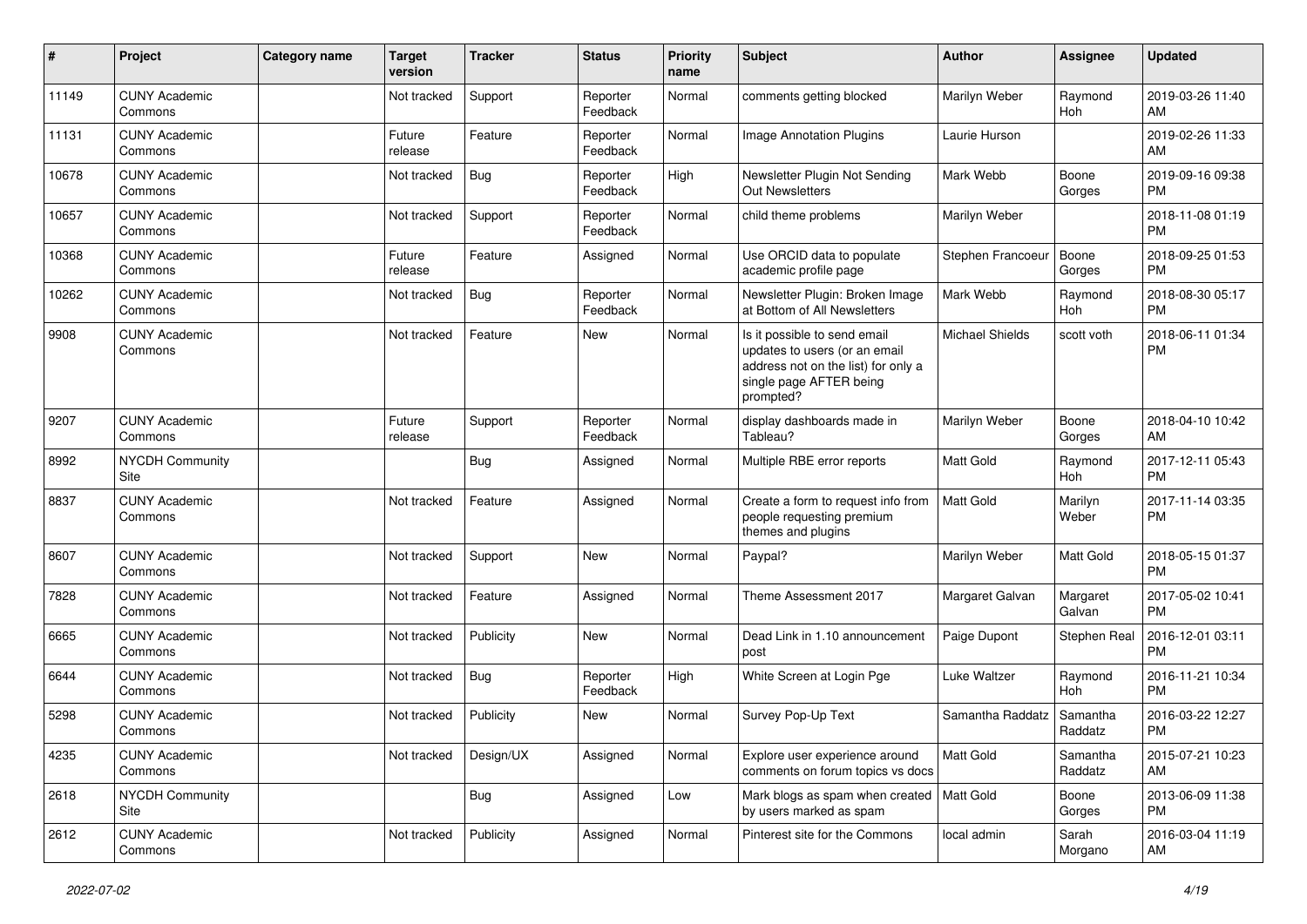| $\pmb{\sharp}$ | <b>Project</b>                  | Category name             | <b>Target</b><br>version | <b>Tracker</b> | <b>Status</b>        | Priority<br>name | <b>Subject</b>                                                                            | <b>Author</b>      | Assignee            | <b>Updated</b>                |
|----------------|---------------------------------|---------------------------|--------------------------|----------------|----------------------|------------------|-------------------------------------------------------------------------------------------|--------------------|---------------------|-------------------------------|
| 2577           | <b>NYCDH Community</b><br>Site  |                           |                          | Feature        | Assigned             | Low              | Investigate Potential to Add Links<br>to the Forum                                        | Mark Newton        | Alex Gil            | 2013-05-16 09:40<br><b>PM</b> |
| 2576           | <b>NYCDH Community</b><br>Site  |                           |                          | Bug            | Hold                 | Low              | Test Next Button in Javascript<br><b>Tutorial Under Activities</b>                        | <b>Mark Newton</b> | Alex Gil            | 2013-05-18 02:55<br><b>PM</b> |
| 2574           | <b>NYCDH Community</b><br>Site  |                           |                          | Feature        | Assigned             | Normal           | Add Way to Upload Files to<br>Groups                                                      | Mark Newton        | Raymond<br>Hoh      | 2013-05-18 07:46<br><b>PM</b> |
| 2573           | <b>NYCDH Community</b><br>Site  |                           |                          | Feature        | Reporter<br>Feedback | Normal           | Add dh nyc twitter list feed to site                                                      | <b>Mark Newton</b> | Matt Gold           | 2013-05-16 11:42<br><b>PM</b> |
| 2571           | <b>NYCDH Community</b><br>Site  |                           |                          | Feature        | Assigned             | Normal           | Add Google custom search box to<br>homepage                                               | <b>Mark Newton</b> | Raymond<br>Hoh      | 2013-05-18 07:49<br><b>PM</b> |
| 10839          | <b>CUNY Academic</b><br>Commons | About page                | Not tracked              | Support        | New                  | Normal           | <b>Mission Statement Needs</b><br>Revision                                                | scott voth         | Matt Gold           | 2018-12-26 10:58<br>AM        |
| 2666           | <b>CUNY Academic</b><br>Commons | About page                | Not tracked              | Documentation  | Assigned             | Normal           | <b>Update About Text</b>                                                                  | Chris Stein        | Luke Waltzer        | 2016-03-04 11:19<br>AM        |
| 8901           | <b>CUNY Academic</b><br>Commons | Accessibility             | Future<br>release        | Feature        | Assigned             | Normal           | Theme analysis for accessibility                                                          | <b>Matt Gold</b>   | Boone<br>Gorges     | 2022-04-26 11:59<br>AM        |
| 8900           | <b>CUNY Academic</b><br>Commons | Accessibility             | Future<br>release        | Feature        | Assigned             | Normal           | Look into tools to enforce<br>accessibility in WP environment                             | <b>Matt Gold</b>   | Boone<br>Gorges     | 2022-04-26 11:59<br>AM        |
| 15210          | <b>CUNY Academic</b><br>Commons | Analytics                 | Not tracked              | Design/UX      | New                  | Normal           | Google Analytics improvements                                                             | Colin McDonald     | Boone<br>Gorges     | 2022-05-24 10:47<br>AM        |
| 5679           | <b>CUNY Academic</b><br>Commons | Analytics                 | Not tracked              | Feature        | <b>New</b>           | Normal           | Logged In Users for GA                                                                    | Valerie Townsend   | Valerie<br>Townsend | 2016-06-11 09:49<br>AM        |
| 5581           | <b>CUNY Academic</b><br>Commons | Analytics                 | Future<br>release        | Feature        | Assigned             | Normal           | Explore alternatives to Google<br>Analytics                                               | <b>Matt Gold</b>   | Valerie<br>Townsend | 2020-04-17 03:12<br><b>PM</b> |
| 4972           | <b>CUNY Academic</b><br>Commons | Analytics                 | Not tracked              | Bug            | New                  | Normal           | <b>Newsletter Analytics</b>                                                               | Stephen Real       | Matt Gold           | 2015-12-09 12:54<br><b>PM</b> |
| 4070           | <b>CUNY Academic</b><br>Commons | Analytics                 | Not tracked              | Support        | Assigned             | Normal           | Request for JITP site analytics                                                           | <b>Matt Gold</b>   | Seth Persons        | 2016-02-23 03:09<br><b>PM</b> |
| 1460           | <b>CUNY Academic</b><br>Commons | Analytics                 | Future<br>release        | Feature        | Assigned             | Normal           | <b>Update System Report</b>                                                               | <b>Brian Foote</b> | Boone<br>Gorges     | 2015-11-09 06:13<br><b>PM</b> |
| 7022           | <b>CUNY Academic</b><br>Commons | Announcements             | Future<br>release        | Bug            | New                  | Normal           | Sitewide announcements should<br>be displayed on, and dismissable<br>from, mapped domains | Boone Gorges       | Boone<br>Gorges     | 2018-03-22 10:18<br>AM        |
| 9720           | <b>CUNY Academic</b><br>Commons | Authentication            | Future<br>release        | Feature        | <b>New</b>           | Normal           | The Commons should be an<br>oAuth provider                                                | Boone Gorges       |                     | 2019-03-01 02:04<br><b>PM</b> |
| 4635           | <b>CUNY Academic</b><br>Commons | Authentication            | Future<br>release        | Feature        | New                  | Normal           | Allow non-WP authentication                                                               | Boone Gorges       | Sonja Leix          | 2019-03-01 02:05<br><b>PM</b> |
| 12350          | <b>CUNY Academic</b><br>Commons | <b>Blogs (BuddyPress)</b> | Not tracked              | Support        | Reporter<br>Feedback | Normal           | URL creation problem                                                                      | Marilyn Weber      |                     | 2020-02-03 11:27<br>AM        |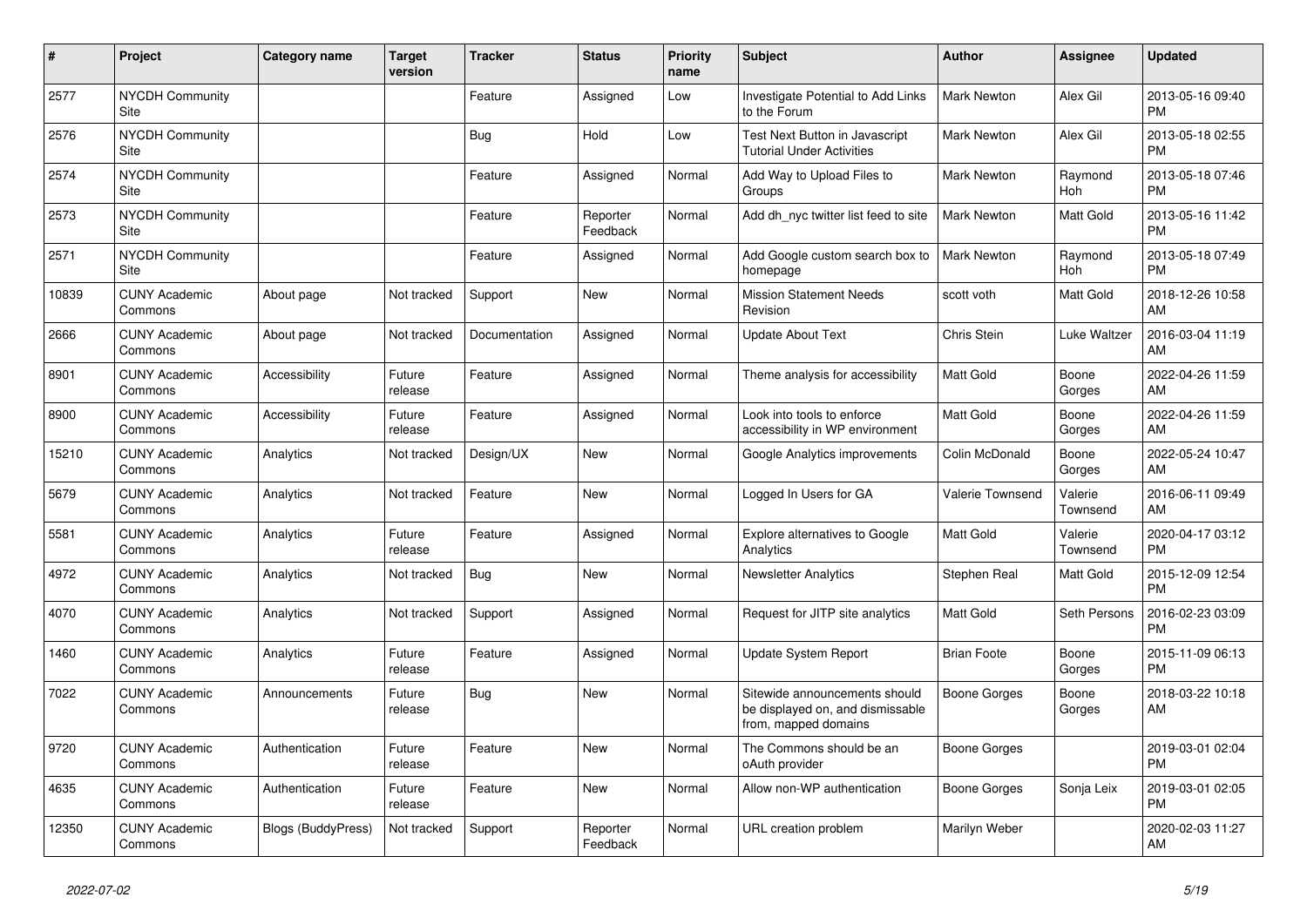| #     | Project                         | <b>Category name</b>      | <b>Target</b><br>version | <b>Tracker</b> | <b>Status</b> | Priority<br>name | <b>Subject</b>                                                       | <b>Author</b>    | <b>Assignee</b>     | <b>Updated</b>                |
|-------|---------------------------------|---------------------------|--------------------------|----------------|---------------|------------------|----------------------------------------------------------------------|------------------|---------------------|-------------------------------|
| 8836  | <b>CUNY Academic</b><br>Commons | <b>Blogs (BuddyPress)</b> | Future<br>release        | Feature        | Assigned      | Normal           | Redesign site launch process                                         | Matt Gold        | Boone<br>Gorges     | 2019-10-03 02:49<br><b>PM</b> |
| 8835  | <b>CUNY Academic</b><br>Commons | <b>Blogs (BuddyPress)</b> | Future<br>release        | Feature        | New           | Normal           | Extend cuny is shortlinks to sites                                   | Luke Waltzer     | Boone<br>Gorges     | 2022-04-26 11:59<br>AM        |
| 6078  | <b>CUNY Academic</b><br>Commons | <b>Blogs (BuddyPress)</b> | Future<br>release        | Feature        | <b>New</b>    | Normal           | Explore Adding Network Blog<br>Metadata Plugin                       | Luke Waltzer     | Luke Waltzer        | 2016-10-11 10:29<br><b>PM</b> |
| 5691  | <b>CUNY Academic</b><br>Commons | <b>Blogs (BuddyPress)</b> | Future<br>release        | Bug            | Assigned      | High             | Differing numbers on Sites display                                   | <b>Matt Gold</b> | Raymond<br>Hoh      | 2016-06-13 01:37<br><b>PM</b> |
| 11243 | <b>CUNY Academic</b><br>Commons | BuddyPress (misc)         | Future<br>release        | Bug            | New           | Normal           | Audit bp-custom.php                                                  | Raymond Hoh      | Raymond<br>Hoh      | 2022-04-26 11:59<br>AM        |
| 7624  | <b>CUNY Academic</b><br>Commons | BuddyPress (misc)         | Future<br>release        | Design/UX      | New           | Normal           | <b>BP Notifications</b>                                              | Luke Waltzer     | Paige Dupont        | 2017-02-08 10:43<br><b>PM</b> |
| 2325  | <b>CUNY Academic</b><br>Commons | BuddyPress (misc)         | Future<br>release        | Feature        | Assigned      | Low              | Profile should have separate fields<br>for first/last names          | local admin      | Boone<br>Gorges     | 2015-11-09 06:09<br><b>PM</b> |
| 1423  | <b>CUNY Academic</b><br>Commons | BuddyPress (misc)         | Future<br>release        | Feature        | Assigned      | Low              | Show an avatar for pingback<br>comment activity items                | Boone Gorges     | <b>Tahir Butt</b>   | 2016-10-24 12:03<br><b>PM</b> |
| 635   | <b>CUNY Academic</b><br>Commons | BuddyPress (misc)         | Future<br>release        | Feature        | Assigned      | Normal           | Big Blue Button -<br>Videoconferencing in Groups and<br><b>Blogs</b> | Matt Gold        | Boone<br>Gorges     | 2011-03-14 03:24<br><b>PM</b> |
| 599   | <b>CUNY Academic</b><br>Commons | BuddyPress (misc)         | Future<br>release        | Feature        | Assigned      | Normal           | Consider adding rating plugins for<br><b>BuddyPress/BBPress</b>      | <b>Matt Gold</b> | Boone<br>Gorges     | 2011-08-22 06:50<br><b>PM</b> |
| 554   | <b>CUNY Academic</b><br>Commons | <b>BuddyPress (misc)</b>  | Future<br>release        | Feature        | Assigned      | Normal           | Add Trackback notifications to<br>site-wide activity feed            | Matt Gold        | Boone<br>Gorges     | 2015-11-09 06:19<br><b>PM</b> |
| 500   | <b>CUNY Academic</b><br>Commons | BuddyPress (misc)         | Future<br>release        | Feature        | Assigned      | Normal           | <b>Export Group Data</b>                                             | <b>Matt Gold</b> | Boone<br>Gorges     | 2010-12-19 12:09<br><b>PM</b> |
| 435   | <b>CUNY Academic</b><br>Commons | BuddyPress (misc)         | Future<br>release        | Feature        | Assigned      | Normal           | Include Avatar Images in Forum<br><b>Post Notification Emails</b>    | <b>Matt Gold</b> | Boone<br>Gorges     | 2010-12-08 12:40<br><b>PM</b> |
| 377   | <b>CUNY Academic</b><br>Commons | BuddyPress (misc)         | Future<br>release        | Feature        | Assigned      | Normal           | Like buttons                                                         | Matt Gold        | Boone<br>Gorges     | 2010-11-16 05:13<br><b>PM</b> |
| 310   | <b>CUNY Academic</b><br>Commons | BuddyPress (misc)         | Future<br>release        | Feature        | Assigned      | Low              | <b>Friend Request Email</b>                                          | <b>Matt Gold</b> | Samantha<br>Raddatz | 2015-11-09 05:08<br><b>PM</b> |
| 58    | <b>CUNY Academic</b><br>Commons | BuddyPress (misc)         | Future<br>release        | Feature        | Assigned      | Low              | Make member search sortable by<br>last name                          | Roberta Brody    | Boone<br>Gorges     | 2010-08-26 02:38<br><b>PM</b> |
| 6389  | <b>CUNY Academic</b><br>Commons | <b>BuddyPress Docs</b>    | Future<br>release        | Feature        | <b>New</b>    | Low              | <b>Make Discussion Area Visible</b><br>When Editing a Doc            | Luke Waltzer     | Boone<br>Gorges     | 2016-10-21 04:16<br><b>PM</b> |
| 4226  | <b>CUNY Academic</b><br>Commons | <b>BuddyPress Docs</b>    | Future<br>release        | Design/UX      | New           | Normal           | Add option to connect a Doc with<br>a Group                          | Samantha Raddatz | Samantha<br>Raddatz | 2015-09-09 04:08<br><b>PM</b> |
| 2523  | <b>CUNY Academic</b><br>Commons | <b>BuddyPress Docs</b>    | Future<br>release        | Feature        | Assigned      | Normal           | Allow Users to Upload Images to<br><b>BP</b> Docs                    | <b>Matt Gold</b> | Boone<br>Gorges     | 2015-11-09 06:14<br><b>PM</b> |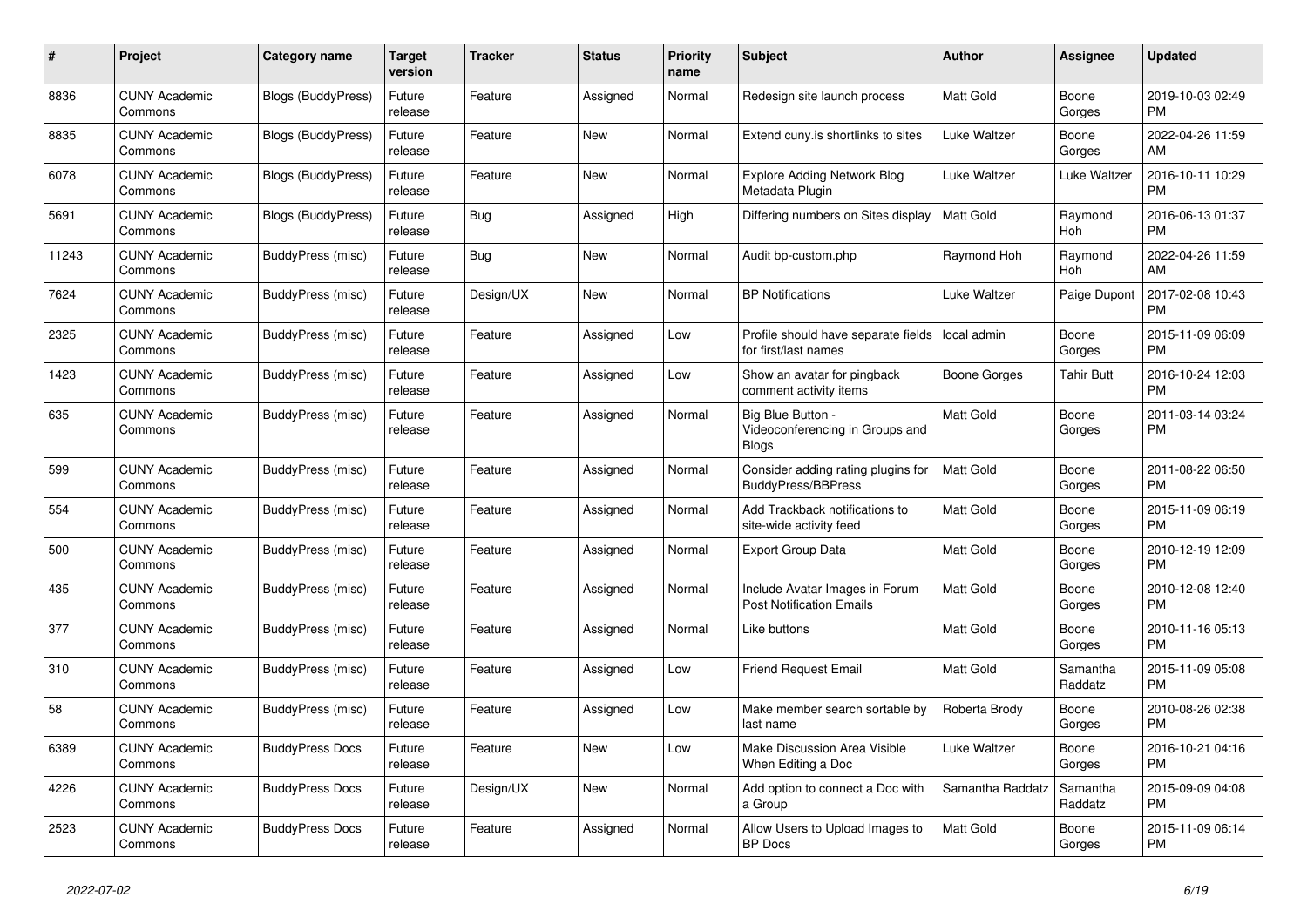| #     | Project                         | <b>Category name</b>   | Target<br>version | <b>Tracker</b> | <b>Status</b>        | <b>Priority</b><br>name | <b>Subject</b>                                                   | <b>Author</b>           | Assignee             | <b>Updated</b>                |
|-------|---------------------------------|------------------------|-------------------|----------------|----------------------|-------------------------|------------------------------------------------------------------|-------------------------|----------------------|-------------------------------|
| 1744  | <b>CUNY Academic</b><br>Commons | <b>BuddyPress Docs</b> | Future<br>release | Feature        | Assigned             | Normal                  | Spreadsheet-style Docs                                           | <b>Boone Gorges</b>     | Boone<br>Gorges      | 2015-11-09 06:13<br><b>PM</b> |
| 1422  | <b>CUNY Academic</b><br>Commons | <b>BuddyPress Docs</b> | Future<br>release | Feature        | Assigned             | Normal                  | Make "created Doc" activity icons<br>non-mini                    | <b>Boone Gorges</b>     | Boone<br>Gorges      | 2015-11-09 05:48<br><b>PM</b> |
| 1417  | <b>CUNY Academic</b><br>Commons | <b>BuddyPress Docs</b> | Future<br>release | Feature        | Assigned             | Low                     | <b>Bulk actions for BuddyPress Docs</b>                          | <b>Boone Gorges</b>     | Boone<br>Gorges      | 2016-10-17 10:41<br><b>PM</b> |
| 618   | <b>CUNY Academic</b><br>Commons | <b>BuddyPress Docs</b> | Future<br>release | Feature        | Assigned             | Normal                  | <b>BuddyPress Docs: export formats</b>                           | Boone Gorges            | Boone<br>Gorges      | 2015-11-09 05:38<br><b>PM</b> |
| 519   | <b>CUNY Academic</b><br>Commons | <b>BuddyPress Docs</b> | Future<br>release | Feature        | Assigned             | Low                     | TOC for individual docs - for new<br>BP "wiki-like" plugin       | scott voth              | Boone<br>Gorges      | 2015-11-09 05:54<br><b>PM</b> |
| 13466 | <b>CUNY Academic</b><br>Commons | Cavalcade              | Future<br>release | Feature        | <b>New</b>           | Normal                  | Automated cleanup for duplicate<br>Cavalcade tasks               | <b>Boone Gorges</b>     | Boone<br>Gorges      | 2020-10-13 05:24<br><b>PM</b> |
| 14994 | <b>CUNY Academic</b><br>Commons | cdev.gc.cuny.edu       | Not tracked       | Support        | In Progress          | Normal                  | Clear Cache on CDEV                                              | scott voth              | Raymond<br>Hoh       | 2021-12-07 03:51<br><b>PM</b> |
| 9060  | <b>CUNY Academic</b><br>Commons | Commons In A Box       | Not tracked       | Bug            | Hold                 | Normal                  | Problems with CBox image library<br>upload                       | Lisa Rhody              | Raymond<br>Hoh       | 2018-01-10 03:26<br><b>PM</b> |
| 4027  | <b>CUNY Academic</b><br>Commons | Commons In A Box       | Not tracked       | Design/UX      | Assigned             | Normal                  | Usability review of CBOX update<br>procedures                    | <b>Matt Gold</b>        | Samantha<br>Raddatz  | 2015-05-11 06:36<br><b>PM</b> |
| 12438 | <b>CUNY Academic</b><br>Commons | Courses                | Not tracked       | <b>Bug</b>     | <b>New</b>           | Normal                  | Site appearing twice                                             | Laurie Hurson           | Boone<br>Gorges      | 2020-02-18 01:34<br><b>PM</b> |
| 11789 | <b>CUNY Academic</b><br>Commons | Courses                | Future<br>release | Feature        | <b>New</b>           | Normal                  | Ability to remove item from<br>Courses list                      | Laurie Hurson           | Sonja Leix           | 2019-09-24 12:28<br><b>PM</b> |
| 11556 | <b>CUNY Academic</b><br>Commons | Courses                | Not tracked       | <b>Bug</b>     | Reporter<br>Feedback | Normal                  | Instructor name given in course<br>listing                       | Tom Harbison            |                      | 2019-06-25 04:12<br><b>PM</b> |
| 10226 | <b>CUNY Academic</b><br>Commons | Courses                | Future<br>release | Feature        | <b>New</b>           | Normal                  | Add "My Courses" to drop down<br>list                            | scott voth              | Boone<br>Gorges      | 2021-11-19 12:42<br><b>PM</b> |
| 9420  | <b>CUNY Academic</b><br>Commons | cuny.is                | Not tracked       | Feature        | <b>New</b>           | Normal                  | Request for http://cuny.is/streams                               | Raffi<br>Khatchadourian | Marilyn<br>Weber     | 2018-04-02 10:08<br>AM        |
| 10439 | <b>CUNY Academic</b><br>Commons | Design                 | 2.1.0             | Design/UX      | <b>New</b>           | Normal                  | Create Style Guide for Commons                                   | Sonja Leix              | Sara Cannon          | 2022-06-28 01:43<br><b>PM</b> |
| 8902  | <b>CUNY Academic</b><br>Commons | Design                 | Not tracked       | Feature        | Assigned             | Normal                  | Report back on research on<br><b>BuddyPress themes</b>           | Matt Gold               | <b>Michael Smith</b> | 2017-11-10 12:31<br><b>PM</b> |
| 2754  | <b>CUNY Academic</b><br>Commons | Design                 | Future<br>release | Feature        | Assigned             | Normal                  | Determine strategy for CAC logo<br>handling in top header        | Micki Kaufman           | Chris Stein          | 2015-01-05 08:53<br><b>PM</b> |
| 860   | <b>CUNY Academic</b><br>Commons | Design                 | Future<br>release | Design/UX      | Assigned             | Normal                  | <b>Standardize Button Treatment</b><br><b>Across the Commons</b> | Chris Stein             | Chris Stein          | 2014-05-01 09:45<br>AM        |
| 16199 | <b>CUNY Academic</b><br>Commons | <b>Directories</b>     | 2.0.3             | Bug            | New                  | Normal                  | Removed "Semester" Filter from<br><b>Courses Directory</b>       | Laurie Hurson           | Boone<br>Gorges      | 2022-06-29 11:32<br>AM        |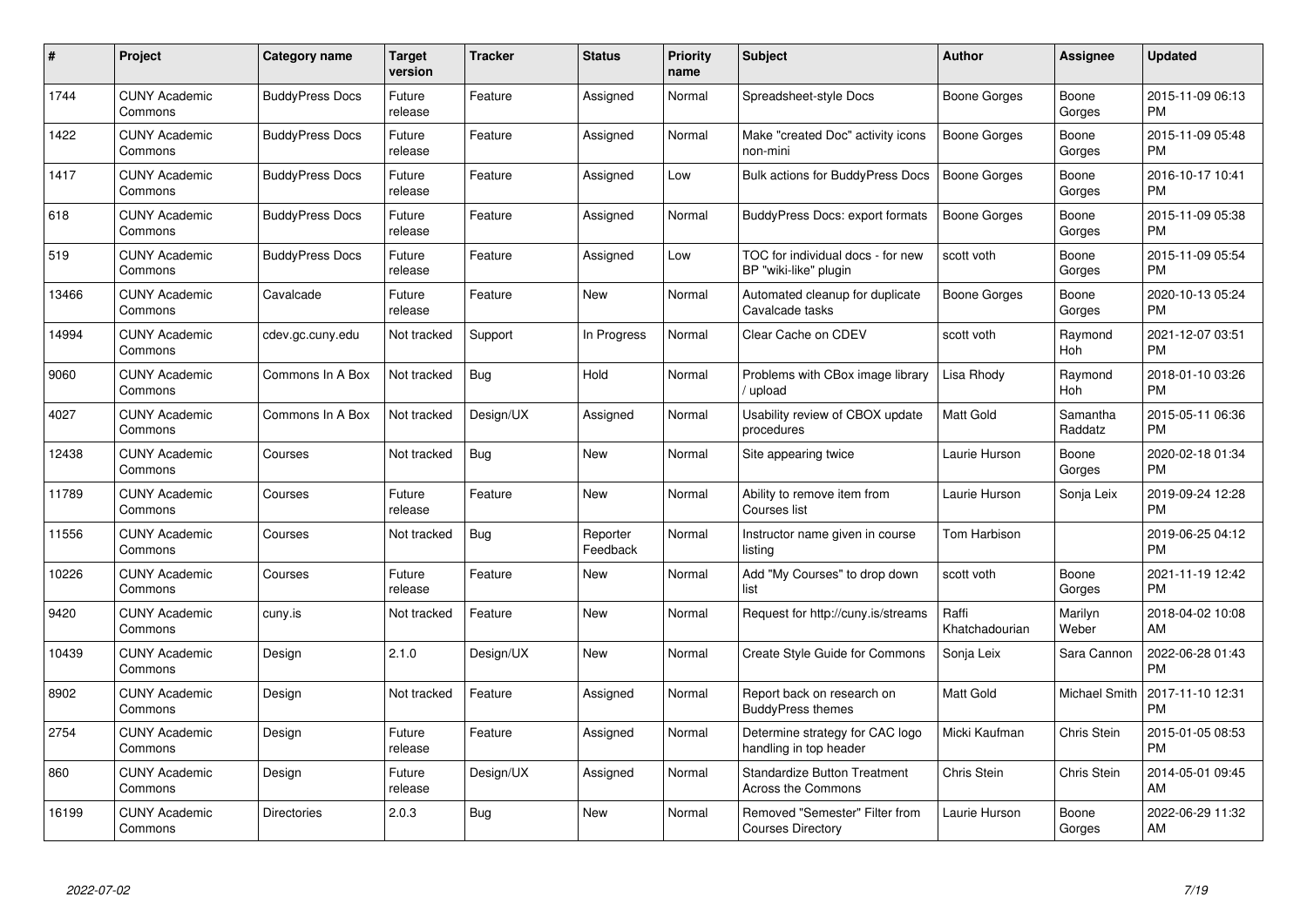| #     | Project                         | <b>Category name</b>       | <b>Target</b><br>version | <b>Tracker</b> | <b>Status</b>        | <b>Priority</b><br>name | Subject                                                                             | Author                  | <b>Assignee</b>  | <b>Updated</b>                |
|-------|---------------------------------|----------------------------|--------------------------|----------------|----------------------|-------------------------|-------------------------------------------------------------------------------------|-------------------------|------------------|-------------------------------|
| 4225  | <b>CUNY Academic</b><br>Commons | <b>DiRT</b> Integration    | Future<br>release        | Design/UX      | New                  | Normal                  | Add information to DIRT page (in<br>Create a Group)                                 | Samantha Raddatz        | <b>Matt Gold</b> | 2015-06-26 03:14<br><b>PM</b> |
| 3524  | <b>CUNY Academic</b><br>Commons | Documentation              | Not tracked              | Documentation  | Assigned             | Normal                  | Post describing all you can do<br>when starting up a new blog/group                 | Matt Gold               | scott voth       | 2014-10-04 12:56<br><b>PM</b> |
| 14496 | <b>CUNY Academic</b><br>Commons | Domain Mapping             | Future<br>release        | Bug            | New                  | Normal                  | Mapped domain SSO uses<br>third-party cookies                                       | Raymond Hoh             | Raymond<br>Hoh   | 2021-05-24 04:03<br><b>PM</b> |
| 11493 | <b>CUNY Academic</b><br>Commons | Domain Mapping             | Not tracked              | Support        | Reporter<br>Feedback | Normal                  | Domain Mapping Request - Talia<br>Schaffer                                          | scott voth              | Matt Gold        | 2019-08-06 08:39<br>AM        |
| 10982 | <b>CUNY Academic</b><br>Commons | Domain Mapping             | Not tracked              | Support        | Reporter<br>Feedback | Normal                  | <b>CNAME</b> question                                                               | scott voth              |                  | 2019-01-22 04:29<br><b>PM</b> |
| 1167  | <b>CUNY Academic</b><br>Commons | <b>Email Invitations</b>   | Future<br>release        | Feature        | New                  | Low                     | Allow email invitations to be resent                                                | Boone Gorges            | Boone<br>Gorges  | 2015-11-12 12:53<br>AM.       |
| 1166  | <b>CUNY Academic</b><br>Commons | <b>Email Invitations</b>   | Future<br>release        | Feature        | New                  | Low                     | Better organizational tools for Sent   Boone Gorges<br>Invites                      |                         | Boone<br>Gorges  | 2015-11-09 06:02<br>PM.       |
| 1165  | <b>CUNY Academic</b><br>Commons | <b>Email Invitations</b>   | Future<br>release        | Feature        | Assigned             | Low                     | Allow saved lists of invitees under<br>Send Invites                                 | <b>Boone Gorges</b>     | Boone<br>Gorges  | 2015-11-09 06:03<br>PM.       |
| 15604 | <b>CUNY Academic</b><br>Commons | <b>Email Notifications</b> | Future<br>release        | Feature        | Assigned             | Normal                  | <b>Restructure Commons Group</b><br>Digest Email Messages                           | Matt Gold               | Boone<br>Gorges  | 2022-05-26 10:45<br>AM.       |
| 12042 | <b>CUNY Academic</b><br>Commons | <b>Email Notifications</b> | Future<br>release        | Feature        | New                  | Normal                  | Improved error logging for BPGES<br>send queue                                      | Boone Gorges            | Boone<br>Gorges  | 2021-11-19 12:25<br><b>PM</b> |
| 11971 | <b>CUNY Academic</b><br>Commons | <b>Email Notifications</b> | Future<br>release        | Bug            | Reporter<br>Feedback | Low                     | Pictures obscured in emailed post<br>notifications                                  | Marilyn Weber           | Raymond<br>Hoh   | 2019-11-21 01:14<br><b>PM</b> |
| 9979  | <b>CUNY Academic</b><br>Commons | <b>Email Notifications</b> | Not tracked              | Bug            | Reporter<br>Feedback | Normal                  | Reports of slow email activation<br>emails                                          | Matt Gold               | Boone<br>Gorges  | 2018-08-29 09:40<br><b>PM</b> |
| 5992  | <b>CUNY Academic</b><br>Commons | <b>Email Notifications</b> | Future<br>release        | Feature        | New                  | Normal                  | Changing the From line of<br>autogenerated blog emails                              | Marilyn Weber           |                  | 2018-09-27 05:19<br><b>PM</b> |
| 333   | <b>CUNY Academic</b><br>Commons | <b>Email Notifications</b> | Future<br>release        | Feature        | Assigned             | Low                     | Delay Forum Notification Email<br>Delivery Until After Editing Period<br>Ends       | <b>Matt Gold</b>        | Raymond<br>Hoh   | 2015-11-09 06:01<br>PM        |
| 11531 | <b>CUNY Academic</b><br>Commons | Events                     | Future<br>release        | Feature        | New                  | Normal                  | Main Events calendar should<br>include non-public events that<br>user has access to | scott voth              | Boone<br>Gorges  | 2019-06-11 10:00<br>AM        |
| 11077 | <b>CUNY Academic</b><br>Commons | Events                     | Not tracked              | Feature        | Reporter<br>Feedback | Normal                  | Show event category description<br>in event list view                               | Raffi<br>Khatchadourian |                  | 2019-02-12 10:38<br><b>PM</b> |
| 6749  | <b>CUNY Academic</b><br>Commons | Events                     | Future<br>release        | <b>Bug</b>     | New                  | Low                     | BPEO iCal request can trigger<br>very large number of DB queries                    | Boone Gorges            | Raymond<br>Hoh   | 2016-11-15 10:09<br><b>PM</b> |
| 5696  | <b>CUNY Academic</b><br>Commons | Events                     | Future<br>release        | Feature        | Assigned             | Normal                  | Events Calendar - display options<br>/ calendar aggregation                         | <b>Matt Gold</b>        | Boone<br>Gorges  | 2016-10-13 11:44<br>AM        |
| 5016  | <b>CUNY Academic</b><br>Commons | Events                     | Future<br>release        | Feature        | Assigned             | Low                     | Allow comments to be posted on<br>events                                            | Matt Gold               | Raymond<br>Hoh   | 2019-03-01 02:23<br><b>PM</b> |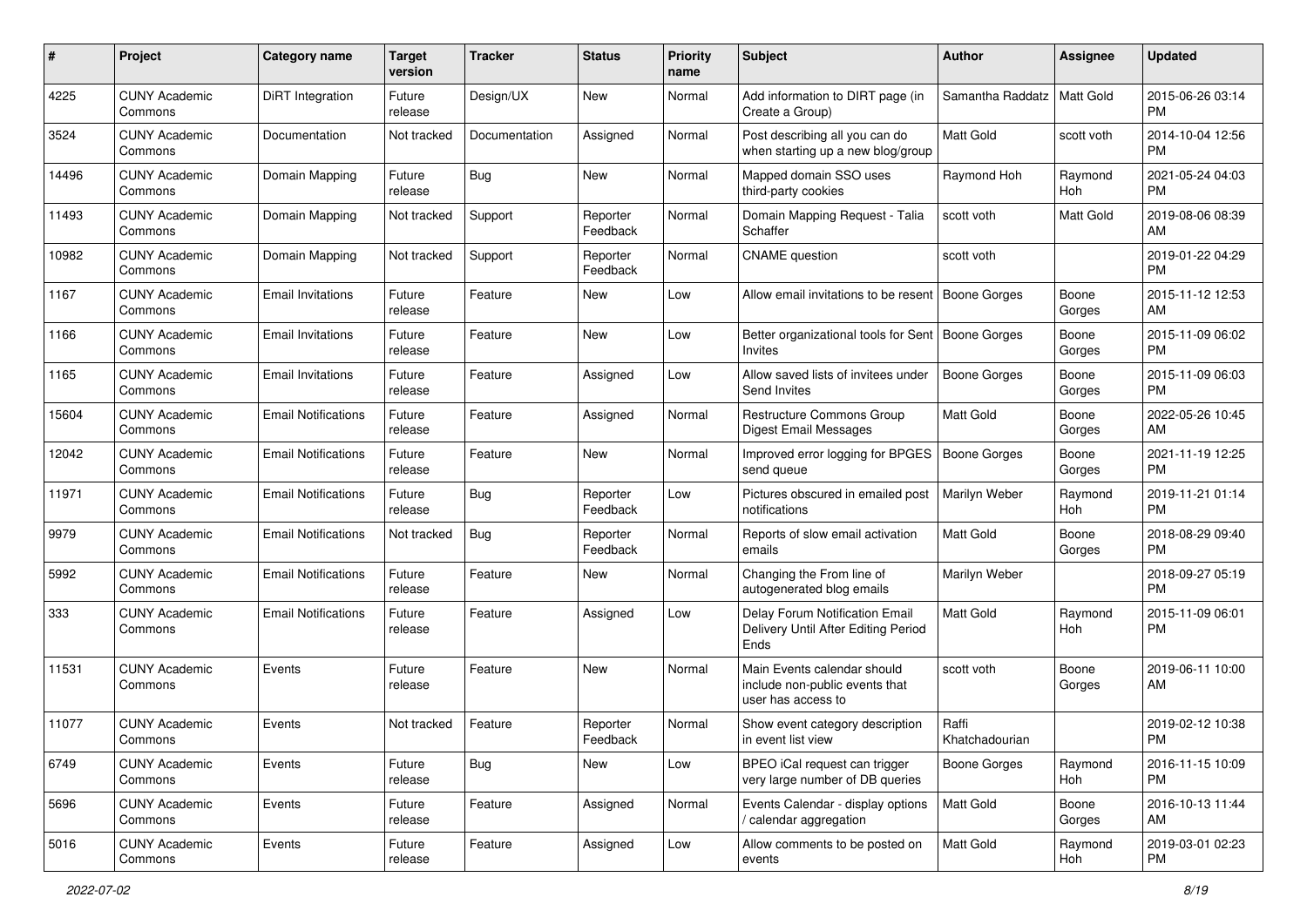| #     | Project                         | <b>Category name</b> | <b>Target</b><br>version | <b>Tracker</b> | <b>Status</b>        | <b>Priority</b><br>name | <b>Subject</b>                                                                    | <b>Author</b>    | Assignee            | <b>Updated</b>                |
|-------|---------------------------------|----------------------|--------------------------|----------------|----------------------|-------------------------|-----------------------------------------------------------------------------------|------------------|---------------------|-------------------------------|
| 4903  | <b>CUNY Academic</b><br>Commons | Events               | Future<br>release        | Design/UX      | Assigned             | Normal                  | Improving visual appearance of<br>event calendars                                 | Matt Gold        | Boone<br>Gorges     | 2016-10-13 11:51<br>AM        |
| 4592  | <b>CUNY Academic</b><br>Commons | Events               | Future<br>release        | Design/UX      | <b>New</b>           | Normal                  | Event Creation - Venue Dropdown<br>Slow                                           | Samantha Raddatz | Boone<br>Gorges     | 2015-09-14 04:56<br><b>PM</b> |
| 4481  | <b>CUNY Academic</b><br>Commons | Events               | Future<br>release        | Feature        | <b>New</b>           | Normal                  | Group admins/mods should have<br>the ability to unlink an event from<br>the group | Boone Gorges     | Boone<br>Gorges     | 2017-04-24 03:53<br><b>PM</b> |
| 4438  | <b>CUNY Academic</b><br>Commons | Events               | Future<br>release        | Bug            | Assigned             | Normal                  | Events Calendar - Export<br><b>Recurring Events</b>                               | scott voth       | Daniel Jones        | 2016-05-23 04:25<br><b>PM</b> |
| 4238  | <b>CUNY Academic</b><br>Commons | Events               | Future<br>release        | Feature        | Assigned             | Normal                  | Copy Events to Other Groups?                                                      | Matt Gold        | Boone<br>Gorges     | 2015-07-02 10:08<br>AM        |
| 4053  | <b>CUNY Academic</b><br>Commons | Events               | Future<br>release        | Feature        | Assigned             | Normal                  | Create new tab for past events                                                    | <b>Matt Gold</b> | Boone<br>Gorges     | 2015-05-12 02:10<br><b>PM</b> |
| 3475  | <b>CUNY Academic</b><br>Commons | Events               | Future<br>release        | Feature        | Assigned             | Normal                  | Request to add plugin to<br>streamline room<br>booking/appointment booking        | Naomi Barrettara | Boone<br>Gorges     | 2014-12-01 05:14<br><b>PM</b> |
| 8756  | <b>CUNY Academic</b><br>Commons | <b>Group Blogs</b>   | Future<br>release        | Feature        | Hold                 | Normal                  | Connect multiple blogs to one<br>group?                                           | <b>Matt Gold</b> | Boone<br>Gorges     | 2017-09-30 10:42<br>AM        |
| 5317  | <b>CUNY Academic</b><br>Commons | Group Blogs          | Not tracked              | Bug            | Reporter<br>Feedback | Normal                  | Notifications of New Post Didn't<br>Come                                          | Luke Waltzer     | Samantha<br>Raddatz | 2016-03-21 10:41<br><b>PM</b> |
| 3580  | <b>CUNY Academic</b><br>Commons | Group Blogs          | Future<br>release        | Feature        | New                  | Normal                  | Multiple blogs per group                                                          | Boone Gorges     | Boone<br>Gorges     | 2018-02-20 02:02<br><b>PM</b> |
| 653   | <b>CUNY Academic</b><br>Commons | Group Blogs          | Future<br>release        | Feature        | Assigned             | Normal                  | Redesign Integration of Groups<br>and Blogs                                       | <b>Matt Gold</b> | Samantha<br>Raddatz | 2015-11-09 05:40<br><b>PM</b> |
| 12091 | <b>CUNY Academic</b><br>Commons | <b>Group Files</b>   | Future<br>release        | Feature        | <b>New</b>           | Normal                  | Improved pre-upload file validation<br>for bp-group-documents                     | Boone Gorges     | Boone<br>Gorges     | 2019-11-14 01:21<br><b>PM</b> |
| 11834 | <b>CUNY Academic</b><br>Commons | <b>Group Files</b>   | Future<br>release        | Feature        | <b>New</b>           | Normal                  | Improved tools for managing<br>group file folders                                 | Boone Gorges     | Sonja Leix          | 2019-09-06 03:55<br><b>PM</b> |
| 3354  | <b>CUNY Academic</b><br>Commons | <b>Group Files</b>   | Future<br>release        | Feature        | Assigned             | Low                     | Allow Group Download of Multiple<br><b>Selected Files</b>                         | <b>Matt Gold</b> | Chris Stein         | 2014-08-01 08:50<br>AM        |
| 3080  | <b>CUNY Academic</b><br>Commons | <b>Group Files</b>   | Future<br>release        | Feature        | Assigned             | Low                     | Create a system to keep track of<br>file changes                                  | <b>Matt Gold</b> | Boone<br>Gorges     | 2014-02-26 10:04<br><b>PM</b> |
| 1192  | <b>CUNY Academic</b><br>Commons | Group Files          | Future<br>release        | Feature        | Assigned             | Low                     | When posting group files, allow<br>users to add a category without<br>saving      | <b>Matt Gold</b> | Raymond<br>Hoh      | 2015-11-09 05:53<br><b>PM</b> |
| 13457 | <b>CUNY Academic</b><br>Commons | Group Forums         | 2.0.3                    | <b>Bug</b>     | <b>New</b>           | High                    | Forum post not sending<br>notifications                                           | Filipa Calado    | Raymond<br>Hoh      | 2022-06-29 11:32<br>AM        |
| 13358 | <b>CUNY Academic</b><br>Commons | Group Forums         | Future<br>release        | Feature        | <b>New</b>           | Normal                  | Improved UI for group forum<br>threading settings                                 | Boone Gorges     | Raymond<br>Hoh      | 2021-11-19 12:27<br><b>PM</b> |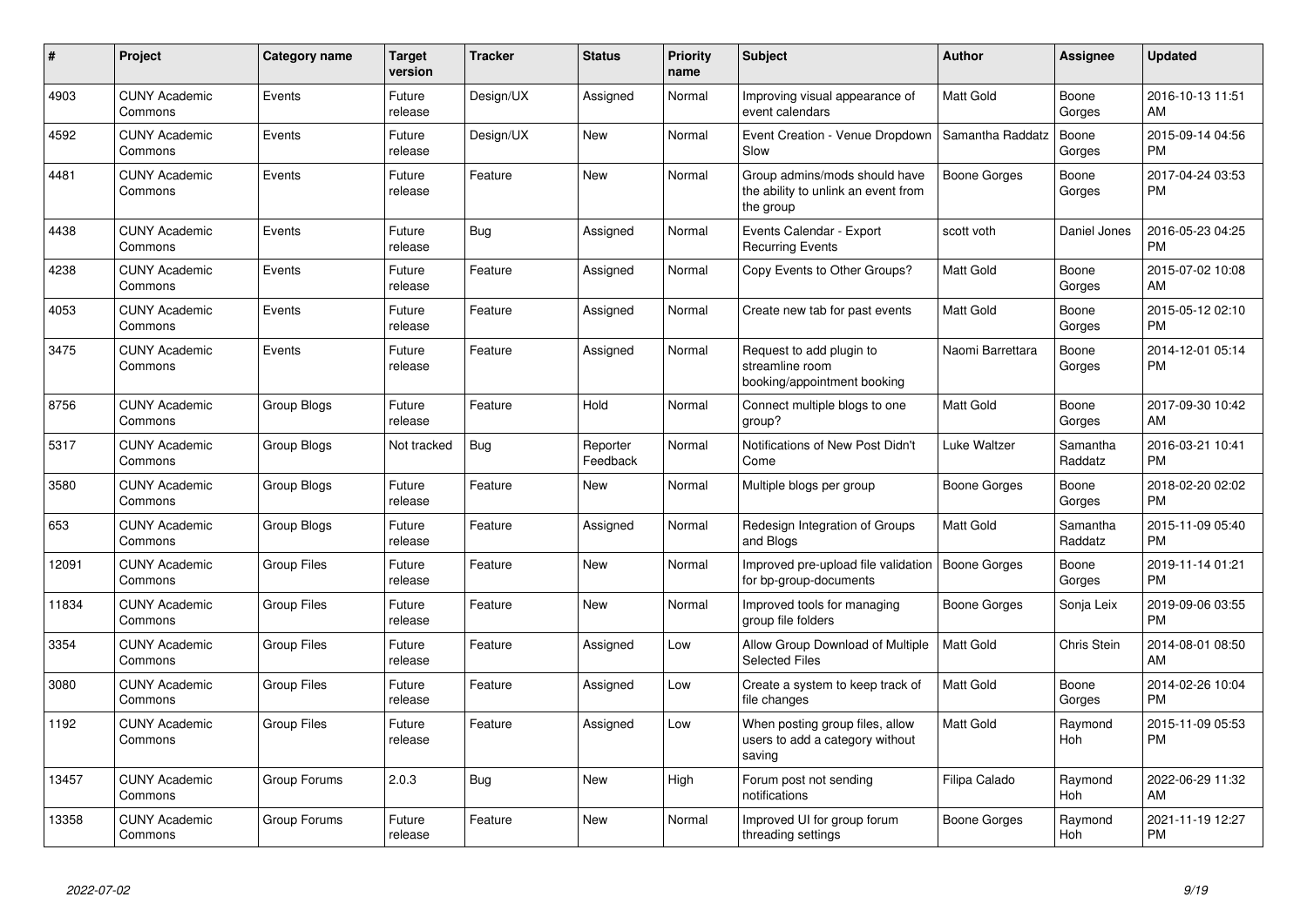| #     | Project                         | <b>Category name</b> | Target<br>version | <b>Tracker</b> | <b>Status</b>        | <b>Priority</b><br>name | <b>Subject</b>                                                                             | <b>Author</b>       | Assignee            | <b>Updated</b>                |
|-------|---------------------------------|----------------------|-------------------|----------------|----------------------|-------------------------|--------------------------------------------------------------------------------------------|---------------------|---------------------|-------------------------------|
| 13328 | <b>CUNY Academic</b><br>Commons | Group Forums         | Not tracked       | <b>Bug</b>     | Reporter<br>Feedback | Normal                  | cross-posting in two related<br>groups                                                     | Marilyn Weber       | Raymond<br>Hoh      | 2020-09-15 10:39<br><b>PM</b> |
| 13199 | <b>CUNY Academic</b><br>Commons | Group Forums         | Future<br>release | Feature        | New                  | Normal                  | <b>Favoring Groups over bbPress</b><br>plugin                                              | Colin McDonald      | Colin<br>McDonald   | 2021-11-19 12:28<br><b>PM</b> |
| 10659 | <b>CUNY Academic</b><br>Commons | Group Forums         | Future<br>release | Feature        | Assigned             | Normal                  | Post to multiple groups via email                                                          | Matt Gold           | Raymond<br>Hoh      | 2018-11-15 12:54<br>AM        |
| 9835  | <b>CUNY Academic</b><br>Commons | Group Forums         | Future<br>release | <b>Bug</b>     | Assigned             | Normal                  | add a "like" function?                                                                     | Marilyn Weber       | <b>Erik Trainer</b> | 2018-06-05 01:49<br><b>PM</b> |
| 7928  | <b>CUNY Academic</b><br>Commons | Group Forums         | Not tracked       | Bug            | New                  | Normal                  | Duplicate Forum post                                                                       | Luke Waltzer        | Raymond<br>Hoh      | 2017-04-11 09:27<br><b>PM</b> |
| 6392  | <b>CUNY Academic</b><br>Commons | Group Forums         | Future<br>release | Design/UX      | Assigned             | Low                     | <b>Composition/Preview Panes in</b><br>Forum Posts                                         | Luke Waltzer        | Paige Dupont        | 2016-10-21 04:26<br><b>PM</b> |
| 5268  | <b>CUNY Academic</b><br>Commons | Group Forums         | Future<br>release | Bug            | Assigned             | Normal                  | Long-time to post to multiple<br>groups                                                    | Luke Waltzer        | Daniel Jones        | 2016-09-07 06:31<br><b>PM</b> |
| 4221  | <b>CUNY Academic</b><br>Commons | Group Forums         | Future<br>release | Design/UX      | Assigned             | Normal                  | Add 'Number of Posts' display<br>option to Forum page                                      | Samantha Raddatz    | Samantha<br>Raddatz | 2015-06-26 02:21<br><b>PM</b> |
| 3193  | <b>CUNY Academic</b><br>Commons | Group Forums         | Future<br>release | Feature        | Assigned             | Normal                  | bbPress 2.x dynamic roles and<br><b>RBE</b>                                                | Boone Gorges        | Boone<br>Gorges     | 2014-09-30 01:30<br><b>PM</b> |
| 3192  | <b>CUNY Academic</b><br>Commons | Group Forums         | Future<br>release | Feature        | Assigned             | Normal                  | Customizable forum views for<br>bbPress 2.x group forums                                   | Boone Gorges        | Raymond<br>Hoh      | 2015-11-09 12:47<br><b>PM</b> |
| 3059  | <b>CUNY Academic</b><br>Commons | Group Forums         | Future<br>release | Design/UX      | New                  | Normal                  | Forum Post Permissable Content<br><b>Explanatory Text</b>                                  | Chris Stein         | Chris Stein         | 2015-04-02 11:27<br>AM        |
| 585   | <b>CUNY Academic</b><br>Commons | Group Forums         | Future<br>release | Feature        | Assigned             | Normal                  | Merge Forum Topics                                                                         | Sarah Morgano       | Boone<br>Gorges     | 2011-07-06 04:11<br><b>PM</b> |
| 3419  | <b>CUNY Academic</b><br>Commons | Group Invitations    | 1.6.14            | Bug            | Testing<br>Required  | Normal                  | Neatening the display of<br>messages on group requests                                     | Matt Gold           | Boone<br>Gorges     | 2014-09-01 09:29<br><b>PM</b> |
| 3308  | <b>CUNY Academic</b><br>Commons | Group Invitations    | Future<br>release | Feature        | Assigned             | Normal                  | Allow members to rescind group<br>invitations                                              | <b>Matt Gold</b>    | Boone<br>Gorges     | 2015-04-01 08:53<br><b>PM</b> |
| 2610  | <b>CUNY Academic</b><br>Commons | Group Invitations    | Future<br>release | Feature        | Assigned             | Low                     | Request: Custom invitation<br>message to group invites                                     | local admin         | Boone<br>Gorges     | 2015-11-09 06:13<br><b>PM</b> |
| 1456  | <b>CUNY Academic</b><br>Commons | Group Invitations    | Future<br>release | Feature        | Reporter<br>Feedback | Low                     | Invite to Group Button from Profile<br>Field                                               | <b>Matt Gold</b>    | Samantha<br>Raddatz | 2015-11-09 05:59<br><b>PM</b> |
| 14309 | <b>CUNY Academic</b><br>Commons | Group Library        | Future<br>release | Feature        | New                  | Normal                  | Better handling of<br>bp_group_document file download<br>attempts when file is not present | <b>Boone Gorges</b> | Boone<br>Gorges     | 2021-11-19 12:28<br><b>PM</b> |
| 13650 | <b>CUNY Academic</b><br>Commons | Group Library        | Future<br>release | Feature        | New                  | Normal                  | Forum Attachments in Group<br>Library                                                      | Laurie Hurson       |                     | 2021-11-19 12:30<br><b>PM</b> |
| 13370 | <b>CUNY Academic</b><br>Commons | Group Library        | Future<br>release | Feature        | <b>New</b>           | Normal                  | Library bulk deletion and folder<br>editing                                                | Colin McDonald      | Boone<br>Gorges     | 2020-10-13 10:41<br>AM        |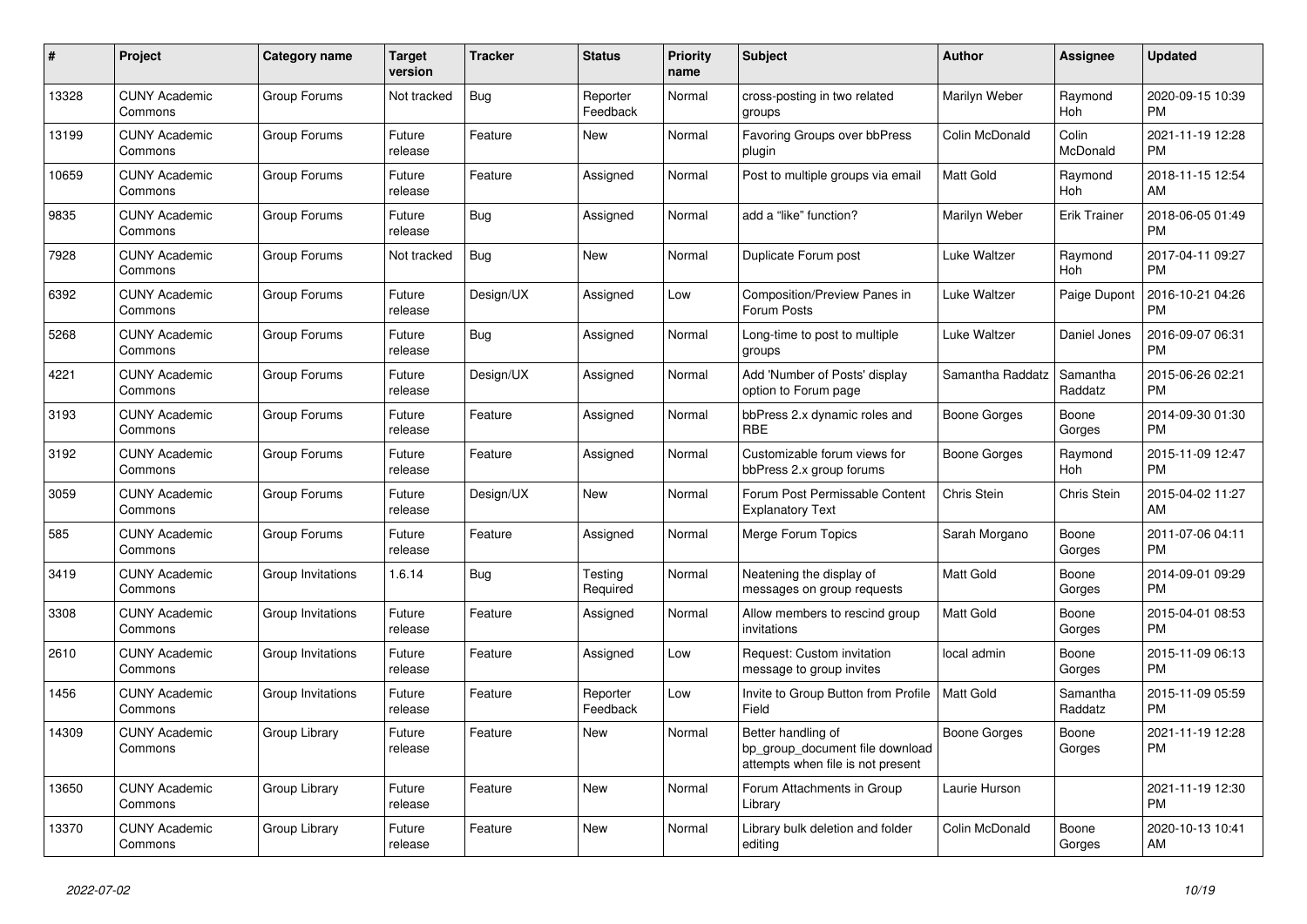| #     | Project                         | <b>Category name</b>           | <b>Target</b><br>version | <b>Tracker</b> | <b>Status</b>        | Priority<br>name | <b>Subject</b>                                                              | <b>Author</b>          | Assignee            | <b>Updated</b>                |
|-------|---------------------------------|--------------------------------|--------------------------|----------------|----------------------|------------------|-----------------------------------------------------------------------------|------------------------|---------------------|-------------------------------|
| 12446 | <b>CUNY Academic</b><br>Commons | Groups (misc)                  | Future<br>release        | Feature        | Reporter<br>Feedback | Normal           | Toggle default site to group forum<br>posting                               | Laurie Hurson          | Laurie Hurson       | 2020-03-10 11:57<br>AM        |
| 9015  | <b>CUNY Academic</b><br>Commons | Groups (misc)                  | Not tracked              | Outreach       | Assigned             | Normal           | Email group admins the email<br>addresses of their groups                   | Matt Gold              | Matt Gold           | 2018-01-02 09:54<br>AM        |
| 7115  | <b>CUNY Academic</b><br>Commons | Groups (misc)                  | Future<br>release        | Feature        | Reporter<br>Feedback | Normal           | make licensing info clear during<br>group creation                          | <b>Matt Gold</b>       | Raymond<br>Hoh      | 2020-12-08 11:32<br>AM        |
| 3458  | <b>CUNY Academic</b><br>Commons | Groups (misc)                  | Future<br>release        | Feature        | Assigned             | Normal           | Filter Members of Group by<br>Campus                                        | Michael Smith          | Samantha<br>Raddatz | 2014-09-26 08:32<br><b>PM</b> |
| 1544  | <b>CUNY Academic</b><br>Commons | Groups (misc)                  | Future<br>release        | Feature        | Reporter<br>Feedback | Normal           | Group Filtering and Sorting                                                 | Matt Gold              | <b>Chris Stein</b>  | 2019-03-01 02:25<br><b>PM</b> |
| 481   | <b>CUNY Academic</b><br>Commons | Groups (misc)                  | Future<br>release        | Feature        | Assigned             | Normal           | ability to archive inactive groups<br>and blogs                             | Michael Mandiberg      | Samantha<br>Raddatz | 2015-11-09 05:56<br><b>PM</b> |
| 12392 | <b>CUNY Academic</b><br>Commons | Help/Codex                     | Not tracked              | Documentation  | <b>New</b>           | Normal           | <b>Updates to Common Commons</b><br>Questions on Help Page                  | scott voth             | Margaret<br>Galvan  | 2020-02-11 10:53<br>AM        |
| 11883 | <b>CUNY Academic</b><br>Commons | Help/Codex                     | Not tracked              | Support        | <b>New</b>           | Normal           | Need Embedding Help Page<br>Update (Tableau)                                | <b>Anthony Wheeler</b> | scott voth          | 2019-09-24 08:49<br>AM        |
| 6995  | <b>CUNY Academic</b><br>Commons | Home Page                      | Not tracked              | Bug            | Assigned             | Normal           | member filter on homepage not<br>working                                    | <b>Matt Gold</b>       | Raymond<br>Hoh      | 2016-12-11 09:46<br><b>PM</b> |
| 4980  | <b>CUNY Academic</b><br>Commons | Home Page                      | Future<br>release        | Feature        | Assigned             | Normal           | CAC Featured Content -- Adding<br>Randomization                             | <b>Matt Gold</b>       | Boone<br>Gorges     | 2016-12-12 03:01<br><b>PM</b> |
| 1983  | <b>CUNY Academic</b><br>Commons | Home Page                      | Future<br>release        | Feature        | Assigned             | Low              | Media Library integration with<br><b>Featured Content plugin</b>            | Boone Gorges           | Dominic<br>Giglio   | 2014-03-17 10:34<br>AM        |
| 1888  | <b>CUNY Academic</b><br>Commons | Home Page                      | Future<br>release        | Feature        | Assigned             | Normal           | Refactor BP MPO Activity Filter to<br>support proper pagination             | Sarah Morgano          | Boone<br>Gorges     | 2014-05-01 07:11<br><b>PM</b> |
| 10580 | <b>CUNY Academic</b><br>Commons | Information<br>Architecture    | Future<br>release        | Design/UX      | New                  | Normal           | Primary nav item review                                                     | Boone Gorges           | Sara Cannon         | 2022-06-28 01:29<br><b>PM</b> |
| 15194 | <b>CUNY Academic</b><br>Commons | Internal Tools and<br>Workflow | 2.1.0                    | Feature        | <b>New</b>           | Normal           | PHPCS sniff for un-restored<br>switch to blog() calls                       | Boone Gorges           | Jeremy Felt         | 2022-05-26 10:45<br>AM        |
| 13891 | <b>CUNY Academic</b><br>Commons | Internal Tools and<br>Workflow | 2.1.0                    | Feature        | <b>New</b>           | Normal           | Migrate automated linting to<br>GitHub Actions                              | Boone Gorges           | Jeremy Felt         | 2022-06-29 11:13<br>AM        |
| 3230  | <b>CUNY Academic</b><br>Commons | Internal Tools and<br>Workflow | Not tracked              | Feature        | Assigned             | High             | Scripts for quicker<br>provisioning/updating of<br>development environments | <b>Boone Gorges</b>    | Boone<br>Gorges     | 2016-01-26 04:54<br><b>PM</b> |
| 12382 | <b>CUNY Academic</b><br>Commons | Membership                     | Not tracked              | Support        | <b>New</b>           | Normal           | Email request change                                                        | Marilyn Weber          | Marilyn<br>Weber    | 2020-02-06 12:56<br><b>PM</b> |
| 5234  | <b>CUNY Academic</b><br>Commons | Membership                     | Future<br>release        | Feature        | Assigned             | Normal           | Write Unconfirmed patch for WP                                              | Boone Gorges           | Boone<br>Gorges     | 2016-10-24 11:18<br>AM        |
| 4535  | <b>CUNY Academic</b><br>Commons | My Commons                     | Future<br>release        | <b>Bug</b>     | <b>New</b>           | Low              | My Commons filter issue                                                     | scott voth             | Raymond<br>Hoh      | 2015-09-01 11:17<br>AM        |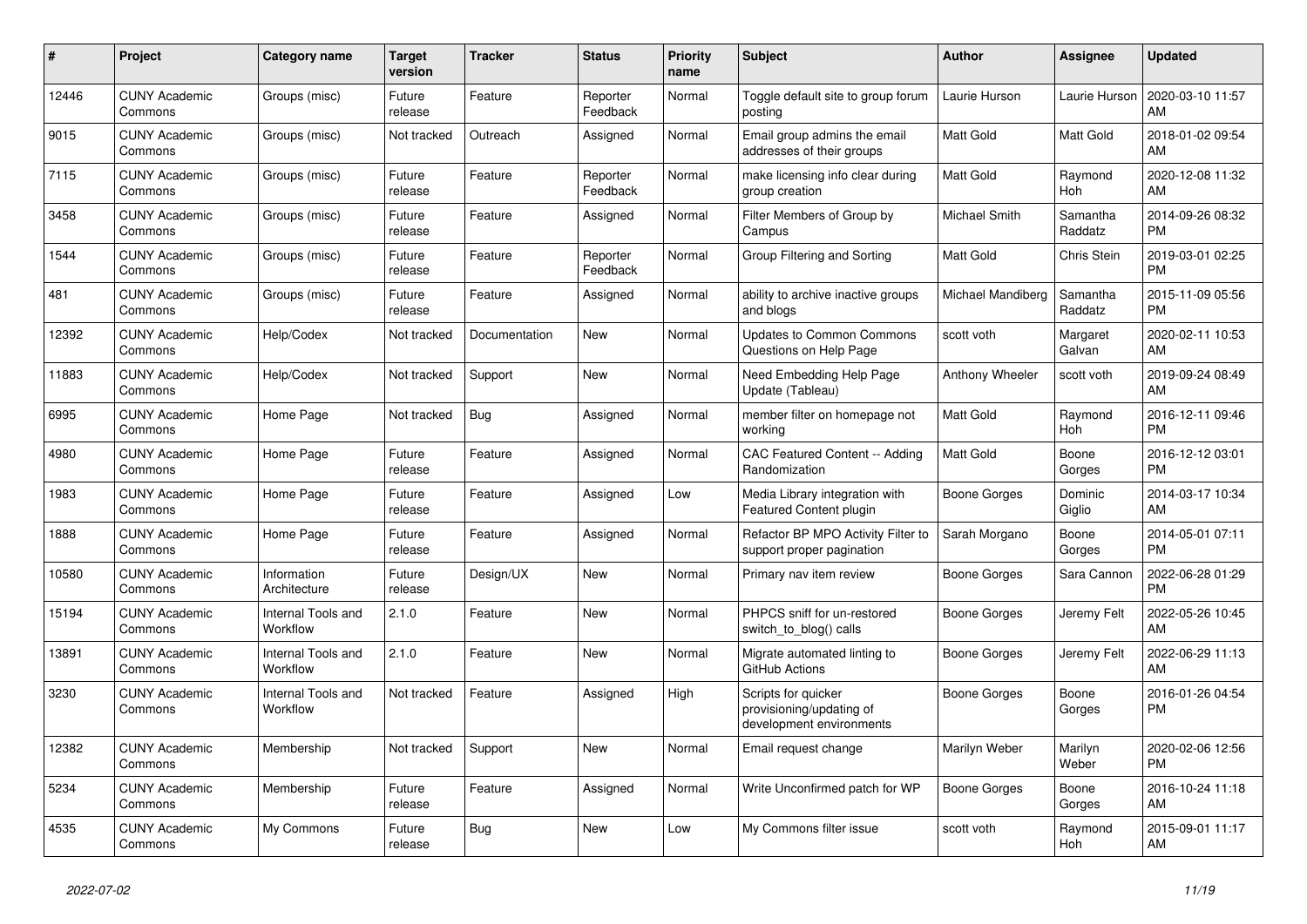| $\#$  | Project                         | <b>Category name</b>    | <b>Target</b><br>version | <b>Tracker</b> | <b>Status</b>        | <b>Priority</b><br>name | <b>Subject</b>                                                                             | <b>Author</b>           | <b>Assignee</b>     | <b>Updated</b>                |
|-------|---------------------------------|-------------------------|--------------------------|----------------|----------------------|-------------------------|--------------------------------------------------------------------------------------------|-------------------------|---------------------|-------------------------------|
| 3577  | <b>CUNY Academic</b><br>Commons | My Commons              | Future<br>release        | Design/UX      | Assigned             | Normal                  | Replies to items in My Commons                                                             | <b>Matt Gold</b>        | Raymond<br>Hoh      | 2015-04-09 05:19<br><b>PM</b> |
| 3565  | <b>CUNY Academic</b><br>Commons | My Commons              | Not tracked              | Documentation  | New                  | Normal                  | Load Newest inconsistencies                                                                | Chris Stein             | scott voth          | 2015-11-09 01:16<br><b>PM</b> |
| 3536  | <b>CUNY Academic</b><br>Commons | My Commons              | Future<br>release        | Feature        | Assigned             | Normal                  | Infinite Scroll on My Commons<br>page                                                      | Matt Gold               | Raymond<br>Hoh      | 2015-04-13 04:42<br><b>PM</b> |
| 3517  | <b>CUNY Academic</b><br>Commons | My Commons              | Future<br>release        | Feature        | Assigned             | Normal                  | Mute/Unmute My Commons<br>updates                                                          | Matt Gold               | Raymond<br>Hoh      | 2015-11-09 01:19<br><b>PM</b> |
| 3330  | <b>CUNY Academic</b><br>Commons | My Commons              | Future<br>release        | Feature        | Assigned             | Normal                  | "Commons Information" tool                                                                 | Boone Gorges            | Chris Stein         | 2014-09-22 08:46<br><b>PM</b> |
| 9895  | <b>CUNY Academic</b><br>Commons | Onboarding              | Future<br>release        | Feature        | Assigned             | Normal                  | Add "Accept Invitation"<br>link/button/function to Group<br>and/or Site invitation emails? | Luke Waltzer            | Boone<br>Gorges     | 2018-06-07 12:42<br><b>PM</b> |
| 9028  | <b>CUNY Academic</b><br>Commons | Onboarding              | Future<br>release        | Feature        | Assigned             | Normal                  | suggest groups to new members<br>during the registration process                           | Matt Gold               | Chris Stein         | 2018-10-24 12:34<br><b>PM</b> |
| 8440  | <b>CUNY Academic</b><br>Commons | Onboarding              | Not tracked              | Bug            | New                  | Normal                  | Create Test Email Accounts for<br><b>Onboarding Project</b>                                | Stephen Real            | Stephen Real        | 2017-08-01 09:49<br><b>PM</b> |
| 5955  | <b>CUNY Academic</b><br>Commons | Outreach                | Future<br>release        | Feature        | Assigned             | Normal                  | Create auto-newsletter for<br>commons members                                              | Matt Gold               | Luke Waltzer        | 2016-08-30 10:34<br>AM        |
| 15242 | <b>CUNY Academic</b><br>Commons | Performance             | Not tracked              | <b>Bug</b>     | Reporter<br>Feedback | Normal                  | Slugist site                                                                               | Raffi<br>Khatchadourian | Boone<br>Gorges     | 2022-02-07 11:14<br>AM        |
| 14908 | <b>CUNY Academic</b><br>Commons | Performance             |                          | Bug            | New                  | Normal                  | Stale object cache on cdev                                                                 | Raymond Hoh             | Boone<br>Gorges     | 2021-12-07 09:45<br>AM        |
| 10794 | <b>CUNY Academic</b><br>Commons | Performance             | Not tracked              | <b>Bug</b>     | <b>New</b>           | Normal                  | Memcached connection<br>occasionally breaks                                                | <b>Boone Gorges</b>     | Boone<br>Gorges     | 2018-12-06 03:30<br><b>PM</b> |
| 14787 | <b>CUNY Academic</b><br>Commons | Plugin Packages         | Future<br>release        | Feature        | <b>New</b>           | Normal                  | Creating a "Design" plugin<br>package                                                      | Laurie Hurson           | scott voth          | 2022-04-27 04:56<br><b>PM</b> |
| 14184 | <b>CUNY Academic</b><br>Commons | Public Portfolio        | Future<br>release        | Feature        | New                  | Normal                  | Centralized mechanism for storing<br>Campus affiliations                                   | Boone Gorges            | Boone<br>Gorges     | 2022-01-04 11:35<br>AM        |
| 11496 | <b>CUNY Academic</b><br>Commons | <b>Public Portfolio</b> | 1.15.2                   | Support        | New                  | Normal                  | Replace Twitter Icon on Member<br>Portfolio page                                           | scott voth              | Boone<br>Gorges     | 2019-06-06 01:03<br><b>PM</b> |
| 10354 | <b>CUNY Academic</b><br>Commons | <b>Public Portfolio</b> | Future<br>release        | Feature        | New                  | Normal                  | Opt out of Having a Profile Page                                                           | scott voth              | Chris Stein         | 2020-05-12 10:43<br>AM        |
| 5827  | <b>CUNY Academic</b><br>Commons | <b>Public Portfolio</b> | Future<br>release        | Bug            | Assigned             | Normal                  | Academic Interests square bracket   scott voth<br>links not working                        |                         | Chris Stein         | 2016-08-11 11:59<br><b>PM</b> |
| 4622  | <b>CUNY Academic</b><br>Commons | <b>Public Portfolio</b> | Future<br>release        | Design/UX      | New                  | Normal                  | <b>Profile Visibility Settings</b>                                                         | Samantha Raddatz        | Samantha<br>Raddatz | 2015-09-21 12:18<br><b>PM</b> |
| 4404  | <b>CUNY Academic</b><br>Commons | Public Portfolio        | Future<br>release        | Design/UX      | Assigned             | Normal                  | Change color of permissions info<br>on portfolio editing interface                         | <b>Matt Gold</b>        | Samantha<br>Raddatz | 2015-08-11 05:28<br><b>PM</b> |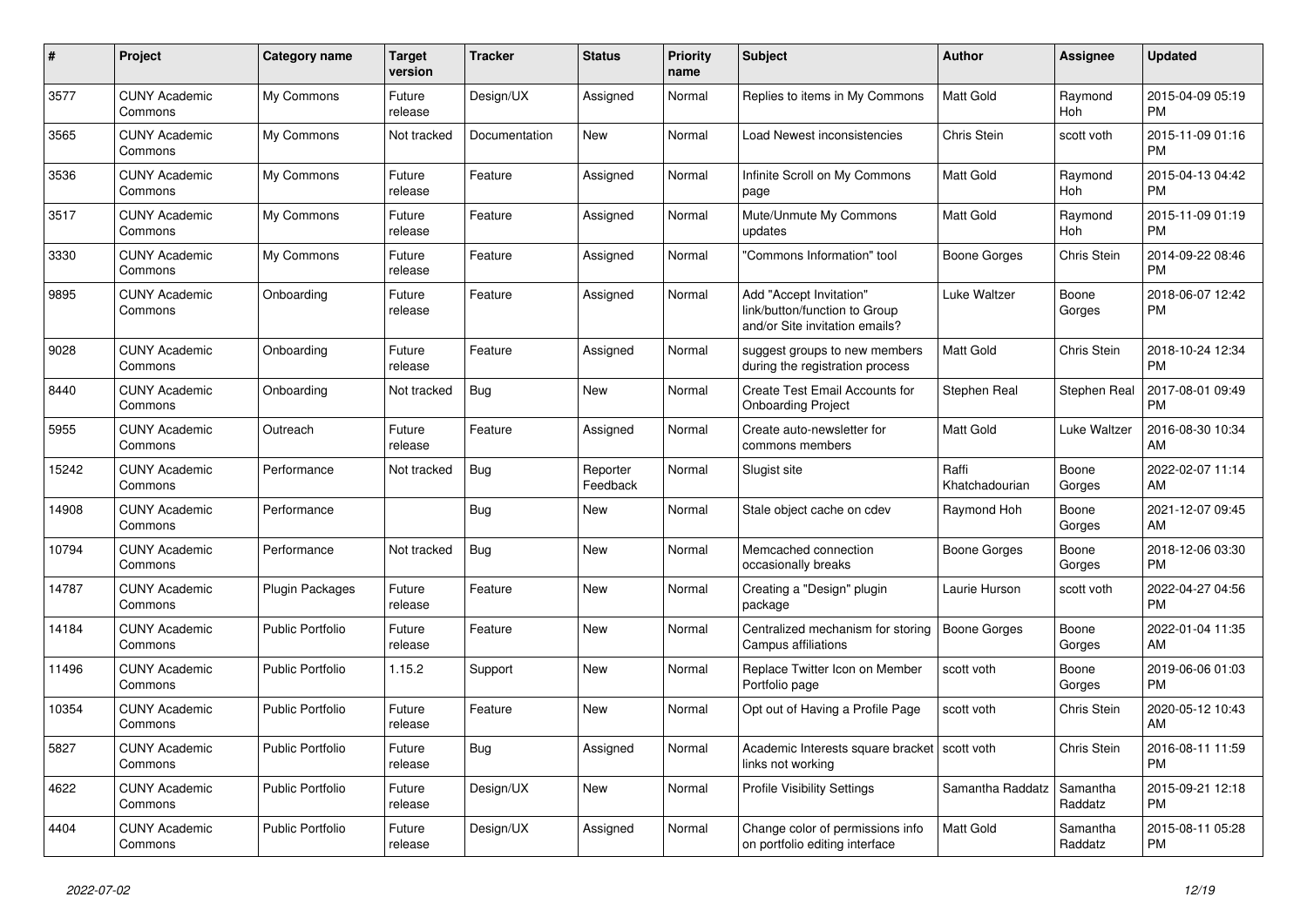| #     | Project                         | <b>Category name</b>    | <b>Target</b><br>version | <b>Tracker</b> | <b>Status</b>        | <b>Priority</b><br>name | <b>Subject</b>                                                                 | <b>Author</b>       | <b>Assignee</b>     | <b>Updated</b>                |
|-------|---------------------------------|-------------------------|--------------------------|----------------|----------------------|-------------------------|--------------------------------------------------------------------------------|---------------------|---------------------|-------------------------------|
| 4253  | <b>CUNY Academic</b><br>Commons | <b>Public Portfolio</b> | Future<br>release        | Design/UX      | New                  | Normal                  | Encourage users to add portfolio<br>content                                    | Samantha Raddatz    | Samantha<br>Raddatz | 2015-07-07 11:32<br>AM        |
| 3770  | <b>CUNY Academic</b><br>Commons | <b>Public Portfolio</b> | Future<br>release        | Feature        | Assigned             | Normal                  | Improve Layout/Formatting of<br>Positions Area on Public Portfolios            | Matt Gold           | Chris Stein         | 2015-04-01 09:17<br><b>PM</b> |
| 3768  | <b>CUNY Academic</b><br>Commons | <b>Public Portfolio</b> | Future<br>release        | Feature        | Assigned             | Normal                  | Institutions/Past positions on<br>public portfolios                            | Matt Gold           | Boone<br>Gorges     | 2018-04-23 10:44<br>AM        |
| 3220  | <b>CUNY Academic</b><br>Commons | <b>Public Portfolio</b> | Future<br>release        | Feature        | Assigned             | Normal                  | Add indent/outdent option to<br>Formatting Buttons on Profile<br>Page          | <b>Matt Gold</b>    | Boone<br>Gorges     | 2014-05-21 10:39<br>PM        |
| 3048  | <b>CUNY Academic</b><br>Commons | <b>Public Portfolio</b> | Future<br>release        | Feature        | New                  | Low                     | Images for rich text profile fields                                            | Boone Gorges        | Boone<br>Gorges     | 2014-02-19 12:56<br>PM.       |
| 3042  | <b>CUNY Academic</b><br>Commons | <b>Public Portfolio</b> | Future<br>release        | Feature        | Assigned             | Normal                  | Browsing member interests                                                      | Matt Gold           | Boone<br>Gorges     | 2015-03-21 09:04<br><b>PM</b> |
| 2881  | <b>CUNY Academic</b><br>Commons | <b>Public Portfolio</b> | Future<br>release        | Feature        | Assigned             | Normal                  | Redesign the UX for Profiles                                                   | Chris Stein         | Chris Stein         | 2016-10-13 12:45<br><b>PM</b> |
| 2832  | <b>CUNY Academic</b><br>Commons | <b>Public Portfolio</b> | Future<br>release        | Feature        | Assigned             | Normal                  | Improve interface for (not)<br>auto-linking profile fields                     | Boone Gorges        | Chris Stein         | 2015-01-05 08:52<br><b>PM</b> |
| 2753  | <b>CUNY Academic</b><br>Commons | <b>Public Portfolio</b> | Future<br>release        | Feature        | New                  | Normal                  | Create actual actual tagification in<br>academic interests and other<br>fields | Micki Kaufman       | Boone<br>Gorges     | 2015-01-05 08:52<br>PM.       |
| 2013  | <b>CUNY Academic</b><br>Commons | Public Portfolio        | Future<br>release        | Feature        | Assigned             | Low                     | Have Profile Privacy Options show   Matt Gold<br>up only for filled-in fields  |                     | Boone<br>Gorges     | 2015-11-09 06:09<br>PM.       |
| 12247 | <b>CUNY Academic</b><br>Commons | Publicity               | Not tracked              | Support        | New                  | Normal                  | Screenshot of First Commons<br>Homepage                                        | scott voth          | scott voth          | 2020-01-14 12:08<br><b>PM</b> |
| 9643  | <b>CUNY Academic</b><br>Commons | Publicity               | Not tracked              | Feature        | New                  | Normal                  | Create a page on the Commons<br>for logos etc.                                 | Stephen Real        | Stephen Real        | 2018-04-24 10:53<br>AM.       |
| 6115  | <b>CUNY Academic</b><br>Commons | Publicity               | Not tracked              | Feature        | Assigned             | Normal                  | create digital signage for GC                                                  | <b>Matt Gold</b>    | scott voth          | 2016-10-11 10:09<br>PM.       |
| 6014  | <b>CUNY Academic</b><br>Commons | Publicity               | Future<br>release        | Publicity      | Reporter<br>Feedback | Normal                  | Google search listing                                                          | Matt Gold           | Boone<br>Gorges     | 2016-09-21 03:48<br><b>PM</b> |
| 3511  | <b>CUNY Academic</b><br>Commons | Publicity               | 1.7                      | Publicity      | Assigned             | Normal                  | Social media for 1.7                                                           | Micki Kaufman       | Sarah<br>Morgano    | 2014-10-14 03:32<br><b>PM</b> |
| 3510  | <b>CUNY Academic</b><br>Commons | Publicity               | 1.7                      | Publicity      | Assigned             | Normal                  | Post on the News Blog re: 'My<br>Commons'                                      | Micki Kaufman       | Sarah<br>Morgano    | 2014-10-15 11:18<br>AM        |
| 3509  | <b>CUNY Academic</b><br>Commons | Publicity               | 1.7                      | Publicity      | New                  | Normal                  | Create 1.7 digital signage imagery                                             | Micki Kaufman       | Marilyn<br>Weber    | 2014-10-01 12:40<br>PM.       |
| 3506  | <b>CUNY Academic</b><br>Commons | Publicity               | 1.7                      | Publicity      | New                  | Normal                  | Prepare 1.7 email messaging                                                    | Micki Kaufman       | Micki<br>Kaufman    | 2014-10-01 12:36<br><b>PM</b> |
| 11945 | <b>CUNY Academic</b><br>Commons | Reckoning               | Future<br>release        | Feature        | Reporter<br>Feedback | Normal                  | Add Comments bubble to<br>Reckoning views                                      | <b>Boone Gorges</b> | Boone<br>Gorges     | 2019-11-12 05:14<br><b>PM</b> |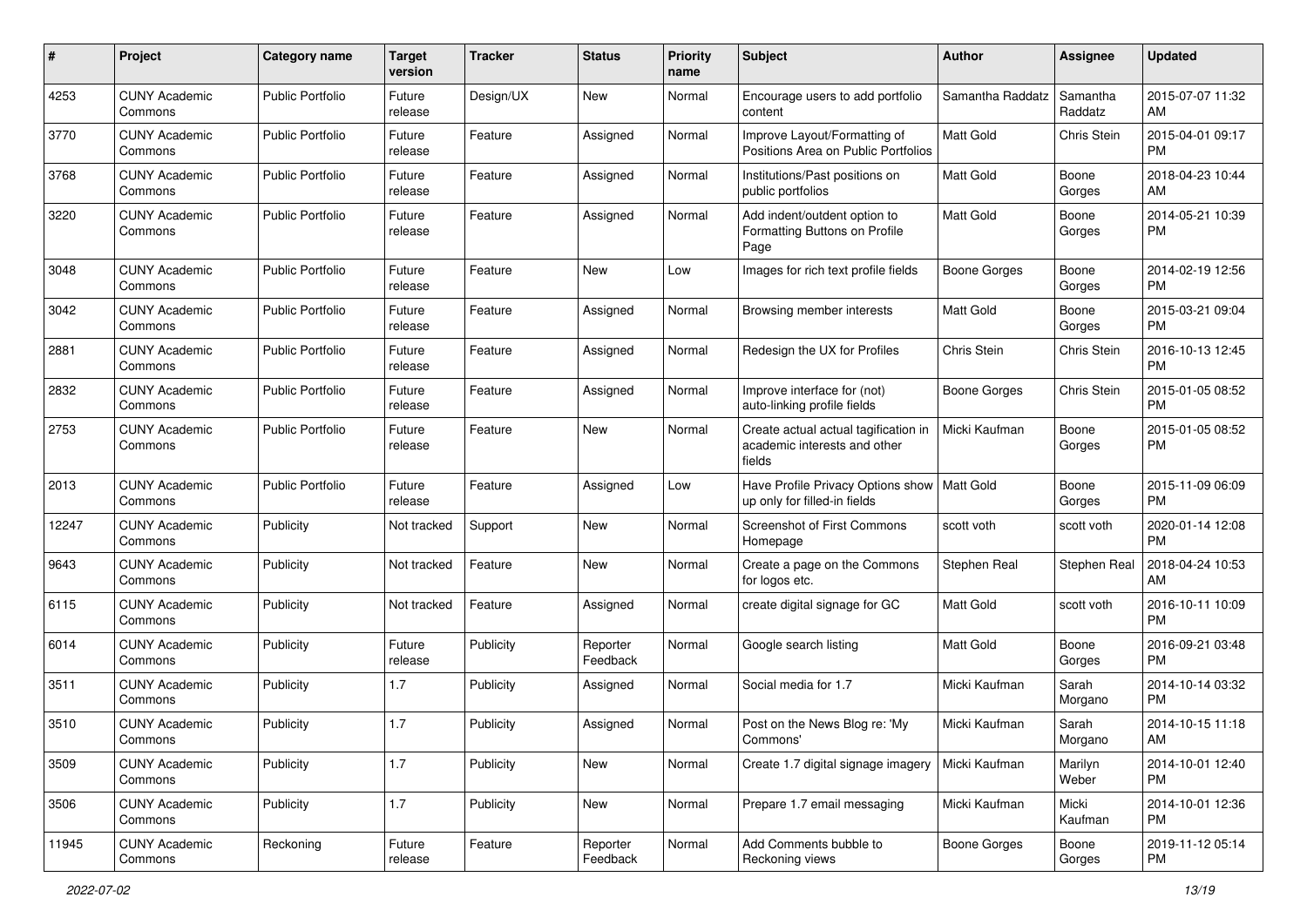| $\#$  | Project                         | <b>Category name</b>     | <b>Target</b><br>version | <b>Tracker</b> | <b>Status</b>        | Priority<br>name | <b>Subject</b>                                                    | <b>Author</b>       | <b>Assignee</b>     | <b>Updated</b>                |
|-------|---------------------------------|--------------------------|--------------------------|----------------|----------------------|------------------|-------------------------------------------------------------------|---------------------|---------------------|-------------------------------|
| 3615  | <b>CUNY Academic</b><br>Commons | Redmine                  | Not tracked              | Feature        | <b>New</b>           | Low              | Create Redmine issues via email                                   | Dominic Giglio      | Boone<br>Gorges     | 2017-11-16 11:36<br>AM        |
| 940   | <b>CUNY Academic</b><br>Commons | Redmine                  | Future<br>release        | Feature        | Assigned             | Low              | Communication with users after<br>releases                        | <b>Matt Gold</b>    | Dominic<br>Giglio   | 2012-09-09 04:36<br><b>PM</b> |
| 11860 | <b>CUNY Academic</b><br>Commons | Registration             | Future<br>release        | Feature        | <b>New</b>           | Normal           | Ensure Students Are Aware They<br>Can Use Aliases At Registration | scott voth          |                     | 2019-09-24 08:46<br>AM        |
| 10273 | <b>CUNY Academic</b><br>Commons | Registration             | Not tracked              | Support        | Reporter<br>Feedback | Normal           | users combining CF and campus<br>address                          | Marilyn Weber       |                     | 2019-09-18 10:58<br>AM        |
| 5225  | <b>CUNY Academic</b><br>Commons | Registration             | Future<br>release        | Feature        | Assigned             | Normal           | On-boarding Issues                                                | Luke Waltzer        | Samantha<br>Raddatz | 2016-02-12 02:58<br><b>PM</b> |
| 370   | <b>CUNY Academic</b><br>Commons | Registration             | Future<br>release        | Feature        | Assigned             | High             | <b>Guest Accounts</b>                                             | <b>Matt Gold</b>    | Matt Gold           | 2015-04-09 09:33<br><b>PM</b> |
| 308   | <b>CUNY Academic</b><br>Commons | Registration             | Future<br>release        | Feature        | <b>New</b>           | Normal           | Group recommendations for<br>signup process                       | Boone Gorges        | Samantha<br>Raddatz | 2015-11-09 05:07<br><b>PM</b> |
| 16177 | <b>CUNY Academic</b><br>Commons | Reply By Email           |                          | Bug            | New                  | Normal           | Switch to Inbound mode for RBE                                    | Raymond Hoh         | Raymond<br>Hoh      | 2022-05-30 04:32<br><b>PM</b> |
| 13430 | <b>CUNY Academic</b><br>Commons | Reply By Email           | Not tracked              | <b>Bug</b>     | <b>New</b>           | Normal           | Delay in RBE                                                      | Luke Waltzer        | Raymond<br>Hoh      | 2020-10-13 11:16<br>AM        |
| 8991  | <b>CUNY Academic</b><br>Commons | Reply By Email           | Not tracked              | Bug            | Hold                 | Normal           | RBE duplicate email message<br>issue                              | <b>Matt Gold</b>    | Raymond<br>Hoh      | 2018-02-18 08:53<br><b>PM</b> |
| 8976  | <b>CUNY Academic</b><br>Commons | Reply By Email           | Not tracked              | Feature        | Assigned             | Normal           | Package RBE new topics posting?                                   | <b>Matt Gold</b>    | Raymond<br>Hoh      | 2017-12-04 02:34<br><b>PM</b> |
| 6671  | <b>CUNY Academic</b><br>Commons | Reply By Email           | Not tracked              | Bug            | Assigned             | Normal           | "Post too often" RBE error<br>message                             | Matt Gold           | Raymond<br>Hoh      | 2016-11-11 09:55<br>AM        |
| 3369  | <b>CUNY Academic</b><br>Commons | Reply By Email           | Not tracked              | Outreach       | Hold                 | Normal           | Release reply by email to WP<br>plugin directory                  | Matt Gold           | Raymond<br>Hoh      | 2016-03-01 12:46<br><b>PM</b> |
| 3002  | <b>CUNY Academic</b><br>Commons | Search                   | Future<br>release        | Feature        | Assigned             | Normal           | Overhaul CAC search by using<br>external search appliance         | <b>Boone Gorges</b> | Boone<br>Gorges     | 2020-07-15 03:05<br><b>PM</b> |
| 9729  | <b>CUNY Academic</b><br>Commons | <b>SEO</b>               | Not tracked              | Support        | New                  | Normal           | 503 Errors showing on<br>newlaborforum.cuny.edu                   | Diane Krauthamer    | Raymond<br>Hoh      | 2018-05-22 04:48<br><b>PM</b> |
| 3662  | <b>CUNY Academic</b><br>Commons | <b>SEO</b>               | Future<br>release        | Feature        | Assigned             | Normal           | Duplicate Content/SEO/Google<br>issues                            | Matt Gold           | Raymond<br>Hoh      | 2015-04-13 04:37<br><b>PM</b> |
| 13048 | <b>CUNY Academic</b><br>Commons | Shortcodes and<br>embeds | Future<br>release        | Feature        | New                  | Normal           | Jupyter Notebooks support                                         | Boone Gorges        |                     | 2020-07-14 11:46<br>AM        |
| 13331 | <b>CUNY Academic</b><br>Commons | Site cloning             | Future<br>release        | Bug            | New                  | Normal           | Combine Site Template and Clone<br>operations                     | Boone Gorges        | Jeremy Felt         | 2021-11-19 12:39<br><b>PM</b> |
| 13975 | <b>CUNY Academic</b><br>Commons | Social Paper             | Not tracked              | Support        | Reporter<br>Feedback | Normal           | can't approve comments on Social<br>Paper paper                   | Marilyn Weber       |                     | 2021-02-12 09:33<br>AM        |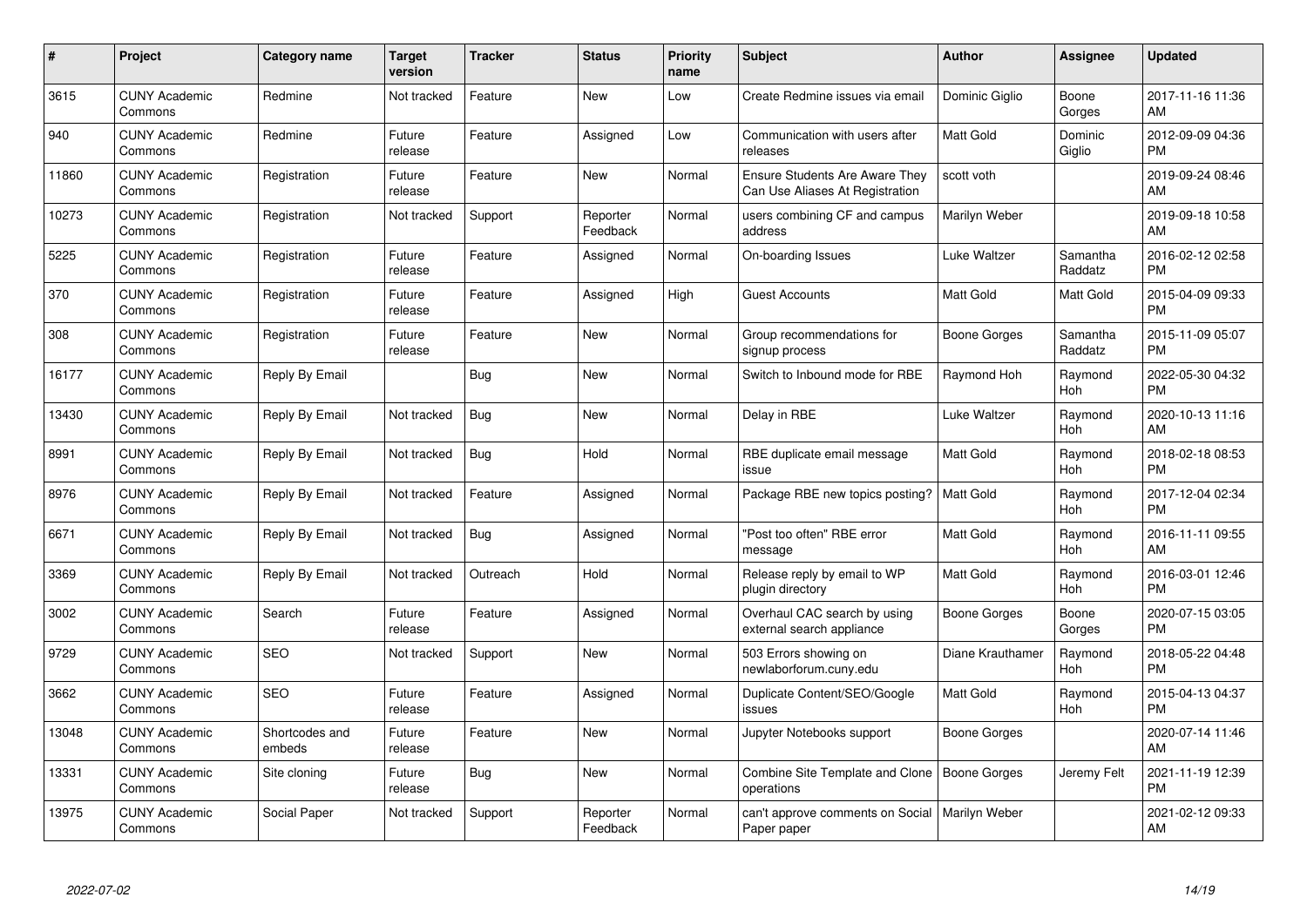| #    | Project                         | <b>Category name</b>    | <b>Target</b><br>version | <b>Tracker</b> | <b>Status</b> | Priority<br>name | <b>Subject</b>                                                                                                                                        | Author                  | <b>Assignee</b>     | <b>Updated</b>                |
|------|---------------------------------|-------------------------|--------------------------|----------------|---------------|------------------|-------------------------------------------------------------------------------------------------------------------------------------------------------|-------------------------|---------------------|-------------------------------|
| 8898 | <b>CUNY Academic</b><br>Commons | Social Paper            | Not tracked              | Feature        | Assigned      | Normal           | Usage data on docs and social<br>paper                                                                                                                | <b>Matt Gold</b>        | <b>Matt Gold</b>    | 2017-11-16 11:32<br>AM        |
| 7981 | <b>CUNY Academic</b><br>Commons | Social Paper            | Future<br>release        | <b>Bug</b>     | New           | Normal           | Social Paper comments should<br>not go to spam                                                                                                        | Luke Waltzer            | Boone<br>Gorges     | 2018-04-16 03:52<br><b>PM</b> |
| 7663 | <b>CUNY Academic</b><br>Commons | Social Paper            | Future<br>release        | Bug            | <b>New</b>    | Normal           | Social Paper notifications not<br>formatted correctly on secondary<br>sites                                                                           | <b>Boone Gorges</b>     | Boone<br>Gorges     | 2018-04-16 03:52<br><b>PM</b> |
| 5489 | <b>CUNY Academic</b><br>Commons | Social Paper            | Future<br>release        | Feature        | <b>New</b>    | Normal           | Asc/desc sorting for Social Paper<br>directories                                                                                                      | <b>Boone Gorges</b>     |                     | 2016-04-21 10:06<br><b>PM</b> |
| 5488 | <b>CUNY Academic</b><br>Commons | Social Paper            | Future<br>release        | Bug            | <b>New</b>    | Normal           | Add a "last edited by" field to<br>Social Paper group directories                                                                                     | <b>Boone Gorges</b>     |                     | 2016-04-21 10:05<br><b>PM</b> |
| 5397 | <b>CUNY Academic</b><br>Commons | Social Paper            | Future<br>release        | Feature        | <b>New</b>    | Normal           | frustrating to have to<br>enable/disable in SP                                                                                                        | Marilyn Weber           | Samantha<br>Raddatz | 2016-04-20 03:39<br><b>PM</b> |
| 5282 | <b>CUNY Academic</b><br>Commons | Social Paper            | Future<br>release        | Bug            | New           | Normal           | Replying via email directs to paper<br>but not individual comment.                                                                                    | Marilyn Weber           | Raymond<br>Hoh      | 2016-03-02 01:48<br><b>PM</b> |
| 5205 | <b>CUNY Academic</b><br>Commons | Social Paper            | Future<br>release        | Feature        | New           | Normal           | Social Paper folders                                                                                                                                  | Marilyn Weber           |                     | 2016-02-11 10:24<br><b>PM</b> |
| 5199 | <b>CUNY Academic</b><br>Commons | Social Paper            | Future<br>release        | Feature        | <b>New</b>    | Normal           | add tables to the SP editor                                                                                                                           | Marilyn Weber           |                     | 2016-10-24 11:27<br>AM        |
| 5183 | <b>CUNY Academic</b><br>Commons | Social Paper            | Future<br>release        | Design/UX      | New           | Normal           | Creating a new paper when<br>viewing an existing paper                                                                                                | Raffi<br>Khatchadourian | Samantha<br>Raddatz | 2016-02-02 12:09<br><b>PM</b> |
| 5182 | <b>CUNY Academic</b><br>Commons | Social Paper            | Future<br>release        | Design/UX      | <b>New</b>    | Normal           | "Publishing" a private paper on<br>social paper?                                                                                                      | Raffi<br>Khatchadourian | Boone<br>Gorges     | 2016-10-13 04:12<br><b>PM</b> |
| 5058 | <b>CUNY Academic</b><br>Commons | Social Paper            | Future<br>release        | Feature        | New           | Low              | Can there be a clearer signal that<br>even when comments have<br>already been made you add<br>comments by clicking on the side?<br>(SP suggestion #5) | Marilyn Weber           | Samantha<br>Raddatz | 2016-02-11 10:24<br><b>PM</b> |
| 5053 | <b>CUNY Academic</b><br>Commons | Social Paper            | Future<br>release        | Feature        | <b>New</b>    | Low              | Scrollable menu to add readers<br>(SP suggestion #4)                                                                                                  | Marilyn Weber           | Samantha<br>Raddatz | 2016-04-21 05:21<br><b>PM</b> |
| 5052 | <b>CUNY Academic</b><br>Commons | Social Paper            | Future<br>release        | Feature        | New           | Low              | Sentence by sentence or line by<br>line comments (SP suggestion #3)                                                                                   | Marilyn Weber           | Boone<br>Gorges     | 2016-02-11 10:24<br><b>PM</b> |
| 5050 | <b>CUNY Academic</b><br>Commons | Social Paper            | Future<br>release        | Feature        | <b>New</b>    | Low              | Making comments visible in SP<br>editing mode (SP suggestion #1)                                                                                      | Marilyn Weber           | Samantha<br>Raddatz | 2019-09-17 11:10<br><b>PM</b> |
| 6426 | <b>CUNY Academic</b><br>Commons | Spam/Spam<br>Prevention | Future<br>release        | Feature        | Assigned      | Normal           | Force captcha on all comments?                                                                                                                        | <b>Matt Gold</b>        | <b>Tahir Butt</b>   | 2016-10-24 02:06<br><b>PM</b> |
| 8666 | <b>CUNY Academic</b><br>Commons | Teaching                | Not tracked              | Documentation  | Assigned      | Normal           | Create Teaching on the Commons   Matt Gold<br>Resource Page                                                                                           |                         | Laurie Hurson       | 2019-09-23 03:16<br><b>PM</b> |
| 3090 | <b>CUNY Academic</b><br>Commons | Twitter page            | Future<br>release        | Feature        | Assigned      | Normal           | Prevent Retweets from showing<br>up on Commons twitter page                                                                                           | Matt Gold               | <b>Tahir Butt</b>   | 2016-10-24 11:31<br>AM        |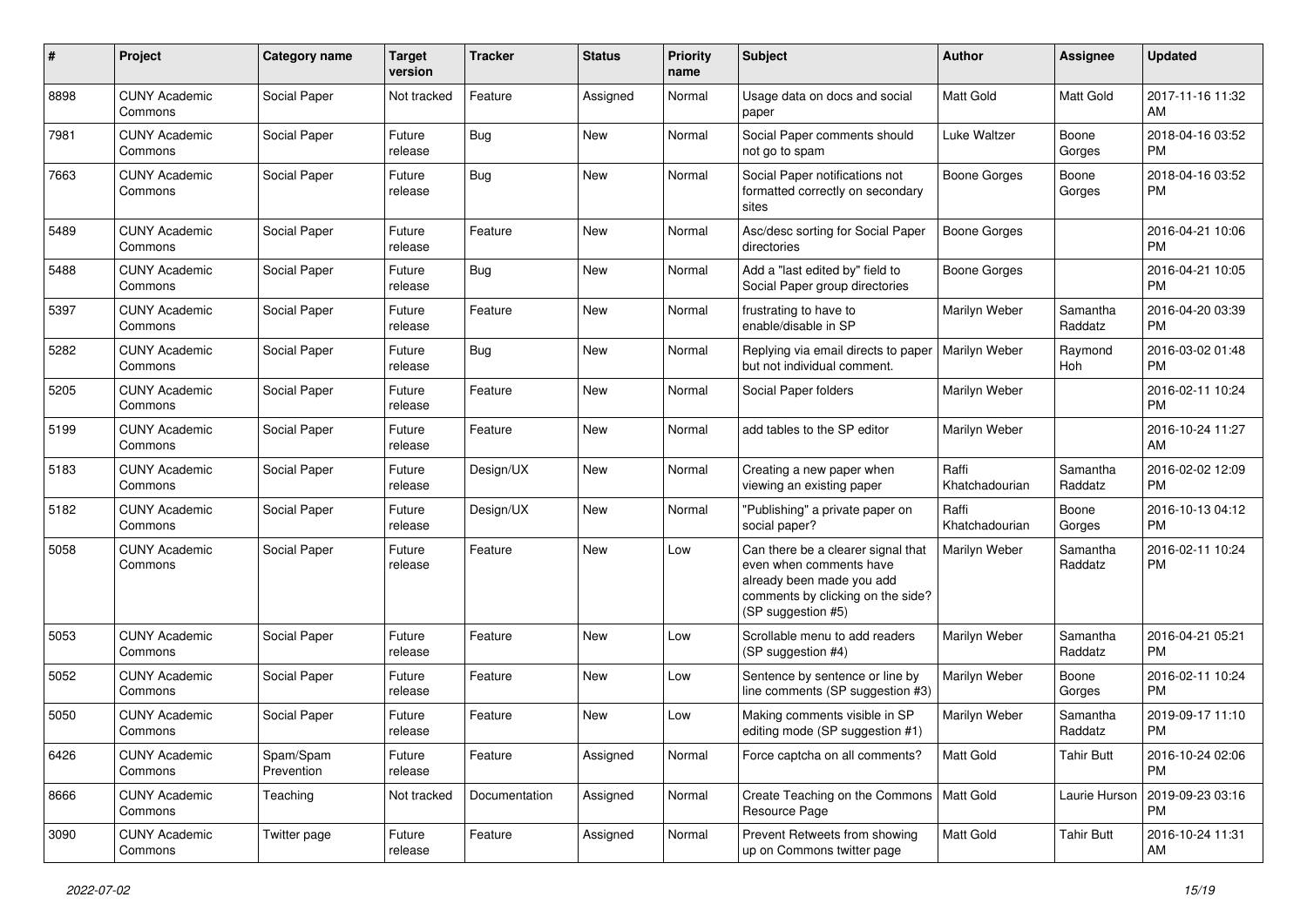| #     | Project                         | <b>Category name</b>   | <b>Target</b><br>version | <b>Tracker</b> | <b>Status</b>        | <b>Priority</b><br>name | <b>Subject</b>                                                                                  | <b>Author</b>        | Assignee            | <b>Updated</b>                |
|-------|---------------------------------|------------------------|--------------------------|----------------|----------------------|-------------------------|-------------------------------------------------------------------------------------------------|----------------------|---------------------|-------------------------------|
| 6298  | <b>CUNY Academic</b><br>Commons | <b>User Experience</b> | Not tracked              | Design/UX      | Assigned             | Normal                  | Examine data from survey                                                                        | <b>Matt Gold</b>     | Margaret<br>Galvan  | 2016-10-14 12:16<br><b>PM</b> |
| 5316  | <b>CUNY Academic</b><br>Commons | User Experience        | Future<br>release        | Feature        | Assigned             | Normal                  | Prompt user email address<br>updates                                                            | <b>Matt Gold</b>     | Stephen Real        | 2016-12-21 03:30<br><b>PM</b> |
| 4661  | <b>CUNY Academic</b><br>Commons | User Experience        | Future<br>release        | <b>Bug</b>     | Assigned             | Normal                  | Simplify Events text                                                                            | <b>Matt Gold</b>     | Samantha<br>Raddatz | 2015-10-02 09:06<br><b>PM</b> |
| 4222  | <b>CUNY Academic</b><br>Commons | User Experience        | Future<br>release        | Design/UX      | <b>New</b>           | Normal                  | Add information to 'Delete<br>Account' page                                                     | Samantha Raddatz     | scott voth          | 2015-06-26 11:35<br>AM        |
| 3473  | <b>CUNY Academic</b><br>Commons | <b>User Experience</b> | Future<br>release        | Feature        | Assigned             | Normal                  | Commons profile: Add help info<br>about "Positions" replacing "title"                           | Keith Miyake         | Samantha<br>Raddatz | 2015-11-09 02:28<br><b>PM</b> |
| 8675  | <b>CUNY Academic</b><br>Commons | User Onboarding        | Future<br>release        | Bug            | Reporter<br>Feedback | Low                     | Add new User search screen calls<br>for the input of email address but<br>doesn't work with one | Paul Hebert          | Boone<br>Gorges     | 2017-10-11 11:17<br>AM        |
| 9941  | <b>CUNY Academic</b><br>Commons | Wiki                   | Not tracked              | Support        | Assigned             | Normal                  | Wiki functionality                                                                              | Matt Gold            | Boone<br>Gorges     | 2018-06-26 10:57<br>AM        |
| 14483 | <b>CUNY Academic</b><br>Commons | WordPress - Media      | Not tracked              | <b>Bug</b>     | Reporter<br>Feedback | Normal                  | Wordpress PDF Embed Stopped<br>Working after JITP Media Clone                                   | Patrick DeDauw       | Boone<br>Gorges     | 2021-05-20 01:51<br><b>PM</b> |
| 11449 | <b>CUNY Academic</b><br>Commons | WordPress - Media      | Not tracked              | Support        | Reporter<br>Feedback | Normal                  | Cloning Media Library for JITP<br>from Staging to Production Site                               | Patrick DeDauw       | Boone<br>Gorges     | 2019-05-13 12:00<br><b>PM</b> |
| 11386 | <b>CUNY Academic</b><br>Commons | WordPress - Media      | Not tracked              | Support        | Reporter<br>Feedback | Normal                  | disappearing images                                                                             | scott voth           | Boone<br>Gorges     | 2019-05-14 10:32<br>AM        |
| 16255 | <b>CUNY Academic</b><br>Commons | WordPress (misc)       |                          | Bug            | New                  | Normal                  | Need to define 'MULTISITE'<br>constant in wp-config.php                                         | Raymond Hoh          |                     | 2022-06-19 09:31<br>AM        |
| 16245 | <b>CUNY Academic</b><br>Commons | WordPress (misc)       |                          | Bug            | Reporter<br>Feedback | Normal                  | Save Button missing on<br><b>WordPress Profile page</b>                                         | scott voth           | Raymond<br>Hoh      | 2022-06-16 03:09<br><b>PM</b> |
| 15767 | <b>CUNY Academic</b><br>Commons | WordPress (misc)       |                          | Support        | New                  | Normal                  | Site loading slowly                                                                             | scott voth           | Boone<br>Gorges     | 2022-04-04 08:56<br><b>PM</b> |
| 14983 | <b>CUNY Academic</b><br>Commons | WordPress (misc)       | Not tracked              | Support        | Reporter<br>Feedback | Normal                  | "Read More" tag not working                                                                     | Rebecca Krisel       | Raymond<br>Hoh      | 2021-11-23 01:17<br><b>PM</b> |
| 14113 | <b>CUNY Academic</b><br>Commons | WordPress (misc)       | Future<br>release        | <b>Bug</b>     | Hold                 | Normal                  | Block Editor Not Working on this<br>page - Json error                                           | scott voth           | Boone<br>Gorges     | 2021-03-05 11:01<br>AM        |
| 14074 | <b>CUNY Academic</b><br>Commons | WordPress (misc)       | Not tracked              | Support        | Reporter<br>Feedback | Normal                  | page password protection problem                                                                | <b>Marilyn Weber</b> |                     | 2021-03-02 11:03<br>AM        |
| 13835 | <b>CUNY Academic</b><br>Commons | WordPress (misc)       | Future<br>release        | Feature        | New                  | Normal                  | Allow OneSearch widget to have<br>'CUNY' as campus                                              | Boone Gorges         | Boone<br>Gorges     | 2021-11-19 12:39<br><b>PM</b> |
| 11843 | <b>CUNY Academic</b><br>Commons | WordPress (misc)       | Future<br>release        | Design/UX      | New                  | Normal                  | Tweaking the Gutenberg Editor<br>Interface                                                      | Laurie Hurson        |                     | 2022-04-26 12:00<br><b>PM</b> |
| 11624 | <b>CUNY Academic</b><br>Commons | WordPress (misc)       | Not tracked              | Support        | <b>New</b>           | Normal                  | Change pages into posts or swap<br>database for a Commons site?                                 | Stephen Klein        | Raymond<br>Hoh      | 2019-07-09 11:04<br>AM        |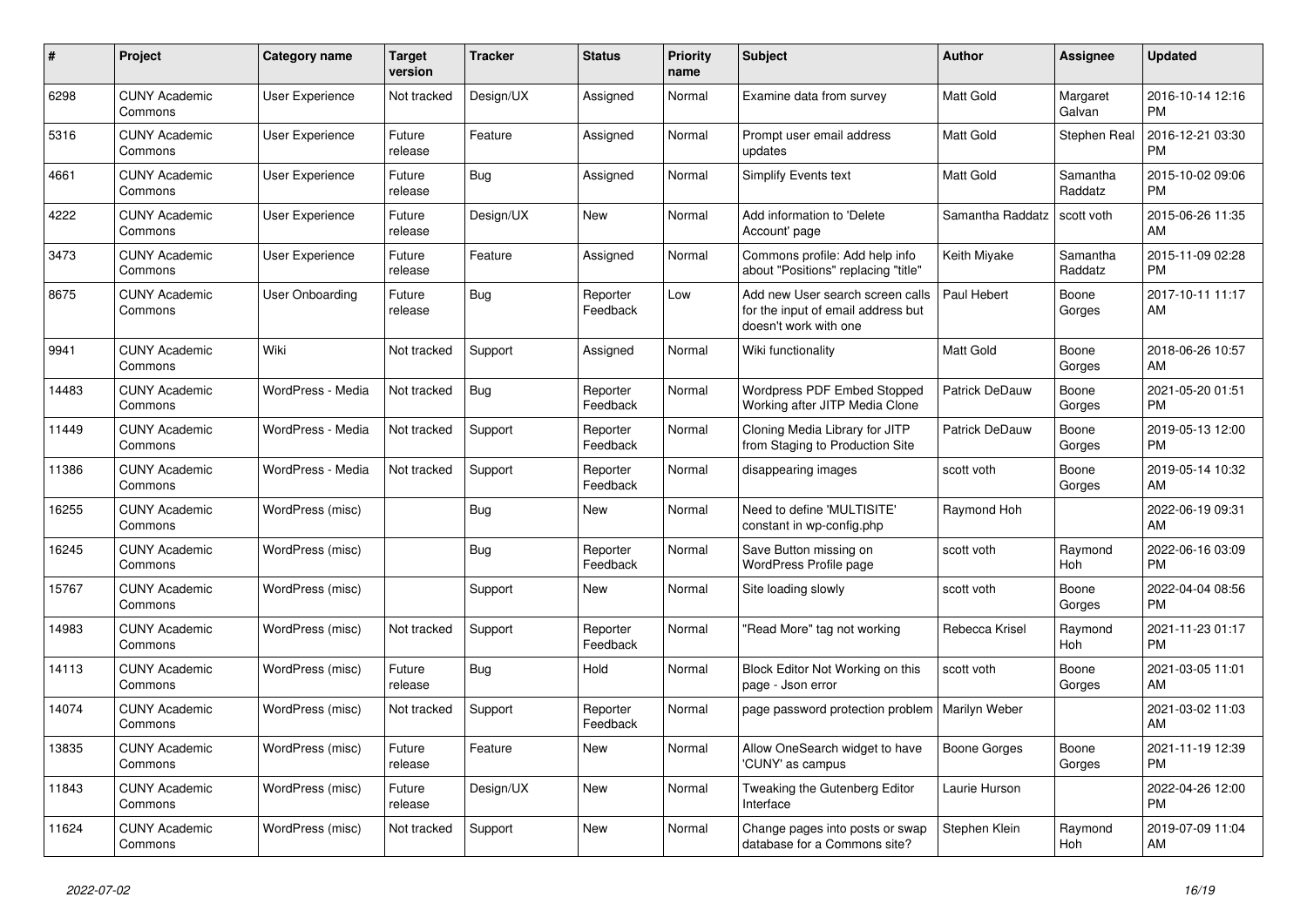| $\pmb{\#}$ | Project                         | <b>Category name</b>     | <b>Target</b><br>version | <b>Tracker</b> | <b>Status</b>        | <b>Priority</b><br>name | <b>Subject</b>                                                                                               | <b>Author</b>           | <b>Assignee</b>     | <b>Updated</b>                |
|------------|---------------------------------|--------------------------|--------------------------|----------------|----------------------|-------------------------|--------------------------------------------------------------------------------------------------------------|-------------------------|---------------------|-------------------------------|
| 11024      | <b>CUNY Academic</b><br>Commons | WordPress (misc)         | Future<br>release        | Bug            | <b>New</b>           | Normal                  | Subsites should not show "you<br>should update your .htaccess<br>now" notice after permalink setting<br>save | Boone Gorges            |                     | 2019-01-28 01:35<br><b>PM</b> |
| 10380      | <b>CUNY Academic</b><br>Commons | WordPress (misc)         | Future<br>release        | Feature        | In Progress          | Normal                  | Remove blacklisted plugins                                                                                   | Boone Gorges            |                     | 2022-04-26 12:00<br><b>PM</b> |
| 10040      | <b>CUNY Academic</b><br>Commons | WordPress (misc)         | Not tracked              | Bug            | Reporter<br>Feedback | Normal                  | User doesn't see full list of themes                                                                         | <b>Matt Gold</b>        | Boone<br>Gorges     | 2018-07-25 10:12<br>AM        |
| 9346       | <b>CUNY Academic</b><br>Commons | WordPress (misc)         | Not tracked              | <b>Bug</b>     | <b>New</b>           | Normal                  | Clone cetls.bmcc.cuny.edu for<br>development                                                                 | Owen Roberts            | Raymond<br>Hoh      | 2018-03-06 05:35<br><b>PM</b> |
| 6755       | <b>CUNY Academic</b><br>Commons | WordPress (misc)         | Future<br>release        | Bug            | <b>New</b>           | Normal                  | Cannot Deactivate Plugin                                                                                     | Laura Kane              |                     | 2016-11-16 01:12<br><b>PM</b> |
| 6332       | <b>CUNY Academic</b><br>Commons | WordPress (misc)         | Future<br>release        | Feature        | <b>New</b>           | Normal                  | Allow uploaded files to be marked<br>as private in an ad hoc way                                             | <b>Boone Gorges</b>     |                     | 2016-10-17 11:41<br><b>PM</b> |
| 4388       | <b>CUNY Academic</b><br>Commons | WordPress (misc)         | Future<br>release        | Bug            | Assigned             | Normal                  | Repeated request for<br>authentication.                                                                      | Alice.Lynn<br>McMichael | Raymond<br>Hoh      | 2015-08-11 07:35<br><b>PM</b> |
| 3759       | <b>CUNY Academic</b><br>Commons | WordPress (misc)         | Future<br>release        | Feature        | Assigned             | Normal                  | Review Interface for Adding Users<br>to Blogs                                                                | Matt Gold               | Boone<br>Gorges     | 2015-03-24 05:52<br><b>PM</b> |
| 3657       | <b>CUNY Academic</b><br>Commons | WordPress (misc)         | Not tracked              | Feature        | <b>New</b>           | Normal                  | Create alert for GC email<br>addresses                                                                       | <b>Matt Gold</b>        | Matt Gold           | 2016-04-14 11:29<br><b>PM</b> |
| 2175       | <b>CUNY Academic</b><br>Commons | WordPress (misc)         | Not tracked              | Support        | Assigned             | Normal                  | Subscibe 2 vs. Jetpack<br>subscription options                                                               | local admin             | Matt Gold           | 2016-01-26 04:58<br><b>PM</b> |
| 2167       | <b>CUNY Academic</b><br>Commons | WordPress (misc)         | Future<br>release        | Bug            | Assigned             | Normal                  | <b>CAC-Livestream Plugin Issues</b>                                                                          | Michael Smith           | Dominic<br>Giglio   | 2015-01-02 03:06<br><b>PM</b> |
| 1508       | <b>CUNY Academic</b><br>Commons | WordPress (misc)         | Future<br>release        | Feature        | Assigned             | Normal                  | Share login cookies across<br>mapped domains                                                                 | Boone Gorges            | Boone<br>Gorges     | 2012-07-02 12:12<br><b>PM</b> |
| 1105       | <b>CUNY Academic</b><br>Commons | WordPress (misc)         | Future<br>release        | Feature        | Assigned             | Normal                  | Rephrase Blog Privacy Options                                                                                | <b>Matt Gold</b>        | Samantha<br>Raddatz | 2015-11-09 06:19<br><b>PM</b> |
| 636        | <b>CUNY Academic</b><br>Commons | WordPress (misc)         | Not tracked              | Support        | Assigned             | Normal                  | Create Lynda.com-like Table of<br><b>Contents for Prospective Tutorial</b><br>Screencasts                    | Matt Gold               | scott voth          | 2016-02-23 03:12<br><b>PM</b> |
| 365        | <b>CUNY Academic</b><br>Commons | WordPress (misc)         | Future<br>release        | Feature        | Assigned             | Normal                  | <b>Create Mouseover Tooltips</b><br>throughout Site                                                          | Matt Gold               | Chris Stein         | 2015-11-09 06:18<br><b>PM</b> |
| 287        | <b>CUNY Academic</b><br>Commons | WordPress (misc)         | Future<br>release        | Feature        | Assigned             | Normal                  | Create troubleshooting tool for<br>account sign-up                                                           | <b>Matt Gold</b>        | Boone<br>Gorges     | 2015-11-09 06:17<br><b>PM</b> |
| 16319      | <b>CUNY Academic</b><br>Commons | <b>WordPress Plugins</b> | 2.0.3                    | <b>Bug</b>     | <b>New</b>           | Normal                  | Request for Events Calendar Pro<br>5.14.2 update                                                             | Raymond Hoh             | Raymond<br>Hoh      | 2022-07-01 04:16<br><b>PM</b> |
| 16314      | <b>CUNY Academic</b><br>Commons | <b>WordPress Plugins</b> |                          | Feature        | <b>New</b>           | Normal                  | Install Multicollab plug-in?                                                                                 | Raffi<br>Khatchadourian |                     | 2022-06-29 03:44<br>PM        |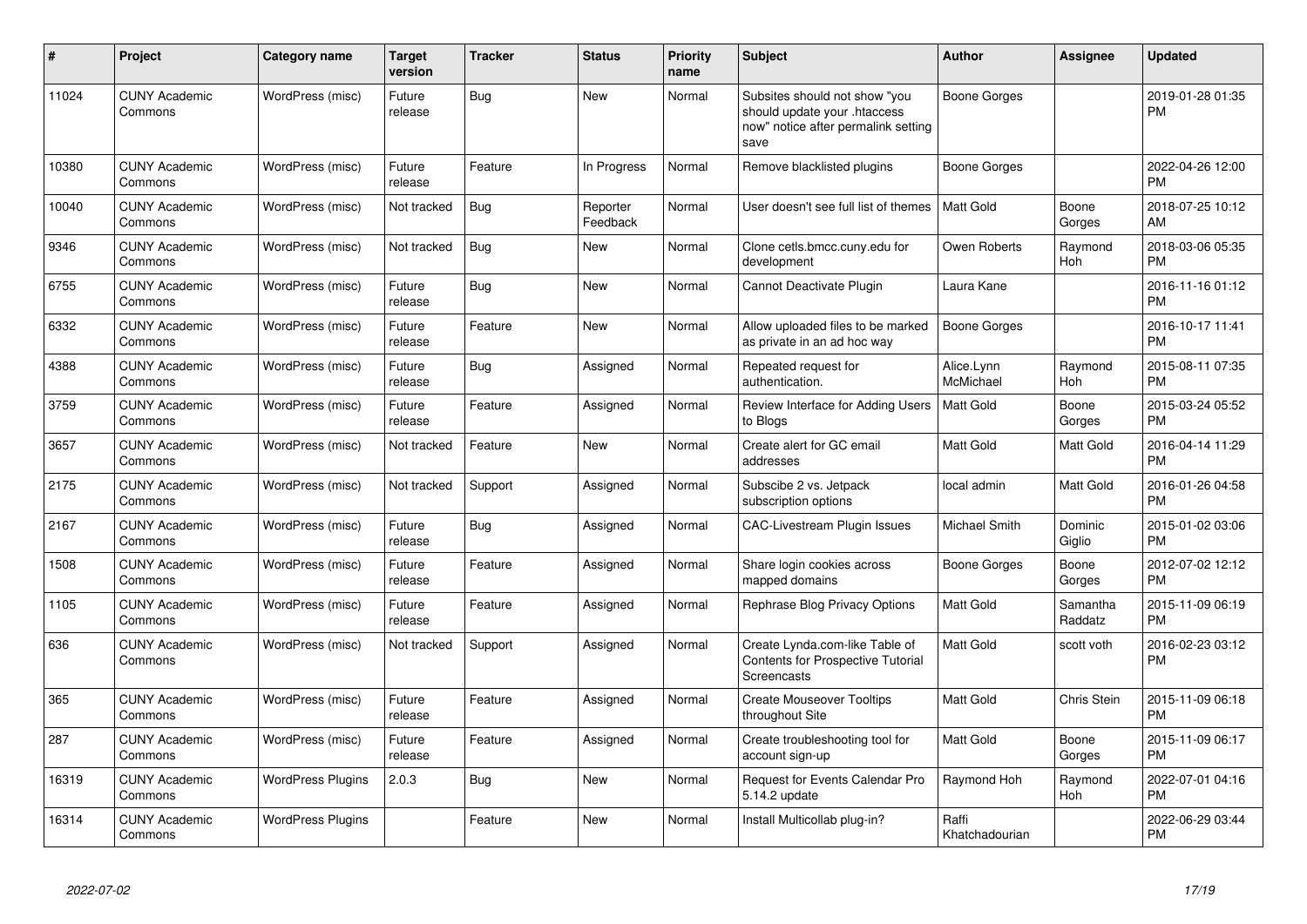| #     | Project                         | <b>Category name</b>     | <b>Target</b><br>version | <b>Tracker</b> | <b>Status</b>        | Priority<br>name | <b>Subject</b>                                                | <b>Author</b>           | <b>Assignee</b>   | <b>Updated</b>                |
|-------|---------------------------------|--------------------------|--------------------------|----------------|----------------------|------------------|---------------------------------------------------------------|-------------------------|-------------------|-------------------------------|
| 15516 | <b>CUNY Academic</b><br>Commons | <b>WordPress Plugins</b> |                          | Bug            | Reporter<br>Feedback | Normal           | Can't publish or save draft of post<br>on wordpress.com       | Raffi<br>Khatchadourian | Raymond<br>Hoh    | 2022-03-02 05:52<br><b>PM</b> |
| 14987 | <b>CUNY Academic</b><br>Commons | <b>WordPress Plugins</b> | Future<br>release        | Bug            | <b>New</b>           | Normal           | Elementor update causes<br>database freeze-up                 | Boone Gorges            | Boone<br>Gorges   | 2021-11-29 12:02<br><b>PM</b> |
| 13946 | <b>CUNY Academic</b><br>Commons | <b>WordPress Plugins</b> | 2.1.0                    | Support        | Assigned             | Normal           | <b>Custom Embed handler For</b><br>OneDrive files             | scott voth              | Raymond<br>Hoh    | 2022-05-26 10:46<br>AM        |
| 12741 | <b>CUNY Academic</b><br>Commons | <b>WordPress Plugins</b> | Not tracked              | Support        | Reporter<br>Feedback | Normal           | Tableau Public Viz Block                                      | Marilyn Weber           | Raymond<br>Hoh    | 2020-05-12 11:00<br>AM        |
| 12573 | <b>CUNY Academic</b><br>Commons | <b>WordPress Plugins</b> | Future<br>release        | Bug            | New                  | Normal           | <b>CommentPress Core Issues</b>                               | scott voth              |                   | 2020-03-24 04:32<br><b>PM</b> |
| 12121 | <b>CUNY Academic</b><br>Commons | <b>WordPress Plugins</b> | 2.0.3                    | Feature        | Reporter<br>Feedback | Normal           | Embedding H5P Iframes on<br><b>Commons Site</b>               | Laurie Hurson           | Boone<br>Gorges   | 2022-06-29 11:32<br>AM        |
| 11788 | <b>CUNY Academic</b><br>Commons | <b>WordPress Plugins</b> | Future<br>release        | Support        | Reporter<br>Feedback | Normal           | Plugin Request - Browse Aloud                                 | scott voth              |                   | 2019-09-24 08:42<br>AM        |
| 11649 | <b>CUNY Academic</b><br>Commons | <b>WordPress Plugins</b> | 2.0.3                    | Bug            | In Progress          | Normal           | CC license displayed on every<br>page                         | Gina Cherry             | Raymond<br>Hoh    | 2022-06-29 11:32<br>AM        |
| 11545 | <b>CUNY Academic</b><br>Commons | <b>WordPress Plugins</b> | Not tracked              | Support        | <b>New</b>           | Normal           | <b>Twitter searches in WordPress</b>                          | Gina Cherry             | Matt Gold         | 2019-09-23 01:03<br><b>PM</b> |
| 11415 | <b>CUNY Academic</b><br>Commons | <b>WordPress Plugins</b> | Not tracked              | Bug            | Reporter<br>Feedback | Normal           | <b>Blog Subscriptions in Jetpack</b>                          | Laurie Hurson           |                   | 2019-05-14 10:34<br>AM        |
| 11120 | <b>CUNY Academic</b><br>Commons | <b>WordPress Plugins</b> | Not tracked              | Bug            | Reporter<br>Feedback | Normal           | Events Manager Events Not<br>Showing Up                       | Mark Webb               |                   | 2019-02-27 04:10<br><b>PM</b> |
| 9947  | <b>CUNY Academic</b><br>Commons | <b>WordPress Plugins</b> | Future<br>release        | Feature        | Reporter<br>Feedback | Normal           | Install H5P quiz plugin                                       | Matt Gold               | Boone<br>Gorges   | 2018-09-11 11:01<br>AM        |
| 9926  | <b>CUNY Academic</b><br>Commons | <b>WordPress Plugins</b> | Future<br>release        | Bug            | New                  | Normal           | twitter-mentions-as-comments<br>cron jobs can run long        | Boone Gorges            | Boone<br>Gorges   | 2018-10-24 12:34<br><b>PM</b> |
| 9515  | <b>CUNY Academic</b><br>Commons | <b>WordPress Plugins</b> | Not tracked              | Bug            | Reporter<br>Feedback | Normal           | Text to Speech plugin - "More<br>Slowly" checkbox not working | scott voth              | Boone<br>Gorges   | 2018-06-13 02:26<br><b>PM</b> |
| 9289  | <b>CUNY Academic</b><br>Commons | <b>WordPress Plugins</b> | Future<br>release        | Bug            | Reporter<br>Feedback | Normal           | Email Users Plugin                                            | Laurie Hurson           | Boone<br>Gorges   | 2018-10-24 12:34<br><b>PM</b> |
| 9211  | <b>CUNY Academic</b><br>Commons | <b>WordPress Plugins</b> | Future<br>release        | Support        | Reporter<br>Feedback | Normal           | Auto-Role Setting in Forum Plugin<br>Causing Some Confusion   | Luke Waltzer            | Boone<br>Gorges   | 2018-03-13 11:44<br>AM        |
| 8498  | <b>CUNY Academic</b><br>Commons | <b>WordPress Plugins</b> | Future<br>release        | Feature        | New                  | Low              | <b>Gravity Forms Email Users</b>                              | Raffi<br>Khatchadourian | Matt Gold         | 2017-10-13 12:58<br><b>PM</b> |
| 8078  | <b>CUNY Academic</b><br>Commons | <b>WordPress Plugins</b> | Future<br>release        | System Upgrade | Assigned             | Normal           | <b>CommentPress Updates</b>                                   | Margaret Galvan         | Christian<br>Wach | 2017-05-08 03:49<br><b>PM</b> |
| 6356  | CUNY Academic<br>Commons        | <b>WordPress Plugins</b> | Future<br>release        | Bug            | Reporter<br>Feedback | Low              | Should Subscribe2 be<br>deprecated?                           | Luke Waltzer            |                   | 2017-03-20 12:20<br><b>PM</b> |